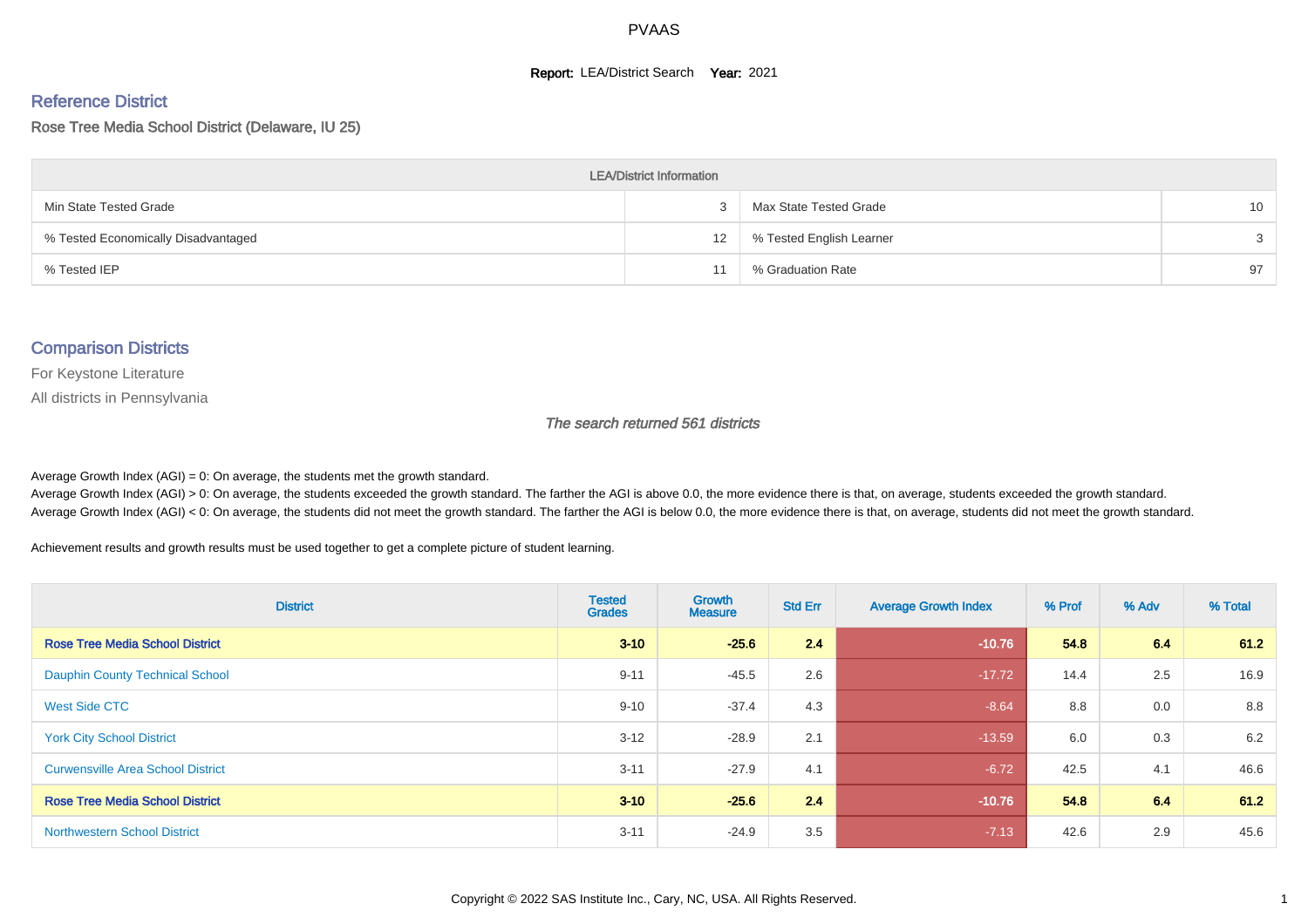| <b>District</b>                               | <b>Tested</b><br><b>Grades</b> | <b>Growth</b><br><b>Measure</b> | <b>Std Err</b> | <b>Average Growth Index</b> | % Prof | % Adv | % Total |
|-----------------------------------------------|--------------------------------|---------------------------------|----------------|-----------------------------|--------|-------|---------|
| <b>Rose Tree Media School District</b>        | $3 - 10$                       | $-25.6$                         | 2.4            | $-10.76$                    | 54.8   | 6.4   | 61.2    |
| Philipsburg-Osceola Area School District      | $3 - 11$                       | $-24.8$                         | 3.3            | $-7.43$                     | 19.7   | 2.6   | 22.4    |
| <b>Mastery Charter School - Gratz Campus</b>  | $7 - 10$                       | $-23.9$                         | 4.5            | $-5.29$                     | 2.9    | 0.0   | 2.9     |
| <b>Southern Fulton School District</b>        | $3 - 11$                       | $-23.7$                         | 4.4            | $-5.37$                     | 34.2   | 10.5  | 44.7    |
| <b>Shikellamy School District</b>             | $3 - 10$                       | $-22.3$                         | 2.5            | $-8.92$                     | 33.3   | 6.1   | 39.5    |
| <b>Lawrence County CTC</b>                    | $10 - 11$                      | $-21.7$                         | 3.6            | $-6.05$                     | 19.8   | 0.0   | 19.8    |
| Lackawanna Trail School District              | $3 - 10$                       | $-21.7$                         | 3.5            | $-6.20$                     | 38.5   | 1.5   | 40.0    |
| <b>Springfield Township School District</b>   | $3 - 11$                       | $-18.9$                         | 3.2            | $-5.88$                     | 62.6   | 3.6   | 66.3    |
| <b>Frazier School District</b>                | $3 - 11$                       | $-17.2$                         | 3.7            | $-4.70$                     | 37.1   | 1.6   | 38.7    |
| <b>Penns Manor Area School District</b>       | $3 - 12$                       | $-17.0$                         | 3.7            | $-4.52$                     | 29.7   | 3.1   | 32.8    |
| <b>Pennridge School District</b>              | $3 - 10$                       | $-16.8$                         | 1.4            | $-11.59$                    | 46.8   | 8.0   | 54.9    |
| Jefferson County-Dubois AVTS                  | $9 - 11$                       | $-16.2$                         | 3.9            | $-4.16$                     | 23.0   | 0.0   | 23.0    |
| <b>Lancaster School District</b>              | $3 - 12$                       | $-15.8$                         | 1.5            | $-10.90$                    | 14.6   | 2.3   | 16.9    |
| Mifflinburg Area School District              | $3 - 11$                       | $-15.8$                         | 2.5            | $-6.30$                     | 42.4   | 4.0   | 46.4    |
| Schuylkill Haven Area School District         | $3 - 11$                       | $-15.3$                         | 3.1            | $-4.87$                     | 49.7   | 2.4   | 52.1    |
| <b>Ringgold School District</b>               | $3 - 11$                       | $-14.7$                         | 2.4            | $-6.04$                     | 41.5   | 7.9   | 49.4    |
| <b>Tacony Academy Charter School</b>          | $3 - 11$                       | $-14.7$                         | 3.0            | $-4.82$                     | 22.4   | 1.8   | 24.1    |
| Southern Columbia Area School District        | $3 - 11$                       | $-14.6$                         | 3.0            | $-4.92$                     | 55.0   | 4.0   | 59.0    |
| <b>Erie City School District</b>              | $3-12$                         | $-14.5$                         | 1.6            | $-9.26$                     | 25.4   | 3.0   | 28.4    |
| <b>Ridgway Area School District</b>           | $3 - 11$                       | $-14.5$                         | 4.1            | $-3.56$                     | 49.0   | 9.8   | 58.8    |
| Minersville Area School District              | $3 - 11$                       | $-14.4$                         | 3.7            | $-3.90$                     | 39.3   | 3.3   | 42.6    |
| <b>Williamsburg Community School District</b> | $3 - 11$                       | $-14.3$                         | 4.1            | $-3.48$                     | 28.3   | 0.0   | 28.3    |
| Johnsonburg Area School District              | $3 - 11$                       | $-14.1$                         | 3.9            | $-3.62$                     | 54.0   | 4.6   | 58.6    |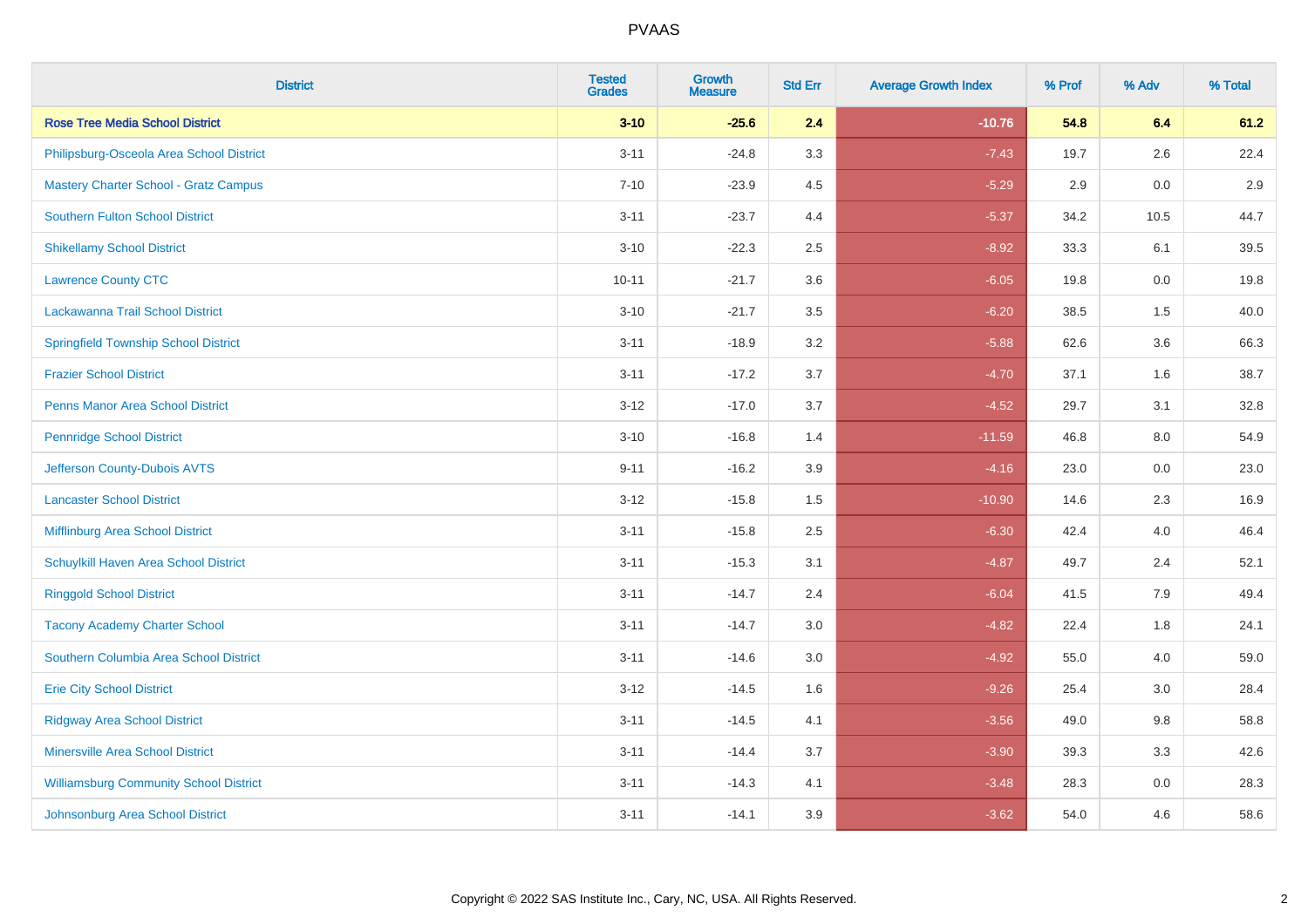| <b>District</b>                                 | <b>Tested</b><br><b>Grades</b> | <b>Growth</b><br><b>Measure</b> | <b>Std Err</b> | <b>Average Growth Index</b> | % Prof | % Adv   | % Total |
|-------------------------------------------------|--------------------------------|---------------------------------|----------------|-----------------------------|--------|---------|---------|
| <b>Rose Tree Media School District</b>          | $3 - 10$                       | $-25.6$                         | 2.4            | $-10.76$                    | 54.8   | 6.4     | 61.2    |
| <b>Riverside Beaver County School District</b>  | $3 - 11$                       | $-14.0$                         | 3.0            | $-4.64$                     | 49.4   | $8.8\,$ | 58.2    |
| <b>Bristol Township School District</b>         | $3 - 11$                       | $-13.9$                         | 2.0            | $-7.05$                     | 31.0   | 3.7     | 34.7    |
| <b>Tulpehocken Area School District</b>         | $3 - 12$                       | $-13.7$                         | 2.8            | $-4.81$                     | 36.7   | 2.8     | 39.4    |
| Propel Charter School - Braddock Hills          | $3 - 11$                       | $-13.6$                         | 3.6            | $-3.81$                     | 9.7    | 1.6     | 11.3    |
| Salisbury-Elk Lick School District              | $3 - 11$                       | $-13.5$                         | 5.9            | $-2.30$                     | 27.8   | 0.0     | 27.8    |
| <b>Titusville Area School District</b>          | $3 - 11$                       | $-13.2$                         | 2.6            | $-4.99$                     | 43.2   | 4.8     | 48.0    |
| <b>Rochester Area School District</b>           | $3 - 11$                       | $-13.2$                         | 4.6            | $-2.89$                     | 19.5   | 1.3     | 20.8    |
| <b>Northern Potter School District</b>          | $3 - 12$                       | $-13.1$                         | 4.6            | $-2.84$                     | 37.5   | 0.0     | 37.5    |
| Southern Huntingdon County School District      | $3 - 11$                       | $-12.9$                         | 3.2            | $-3.98$                     | 32.5   | 2.5     | 35.0    |
| <b>Keystone Education Center Charter School</b> | $3 - 12$                       | $-12.9$                         | 5.9            | $-2.19$                     | 28.0   | 0.0     | 28.0    |
| <b>Hatboro-Horsham School District</b>          | $3 - 11$                       | $-12.8$                         | 1.7            | $-7.47$                     | 45.6   | 7.2     | 52.8    |
| <b>Norristown Area School District</b>          | $3 - 12$                       | $-12.8$                         | 1.6            | $-7.98$                     | 23.5   | 2.3     | 25.7    |
| <b>Avonworth School District</b>                | $3 - 10$                       | $-12.6$                         | 3.1            | $-4.01$                     | 59.8   | 4.6     | 64.4    |
| <b>Columbia-Montour AVTS</b>                    | $9 - 10$                       | $-12.5$                         | 3.0            | $-4.16$                     | 22.3   | 0.6     | 22.9    |
| <b>Wellsboro Area School District</b>           | $3 - 11$                       | $-12.4$                         | 3.0            | $-4.11$                     | 49.2   | 11.9    | 61.1    |
| Owen J Roberts School District                  | $3 - 11$                       | $-12.3$                         | 1.6            | $-7.61$                     | 57.0   | 11.9    | 69.0    |
| <b>West Mifflin Area School District</b>        | $3 - 12$                       | $-12.3$                         | 2.9            | $-4.22$                     | 39.7   | 10.3    | 50.0    |
| <b>Annville-Cleona School District</b>          | $3 - 12$                       | $-12.1$                         | 2.7            | $-4.46$                     | 34.9   | 7.8     | 42.6    |
| Catasauqua Area School District                 | $3 - 12$                       | $-12.1$                         | 3.0            | $-4.00$                     | 36.8   | 7.6     | 44.3    |
| <b>Bucks County Technical High School</b>       | $9 - 10$                       | $-12.0$                         | 2.5            | $-4.84$                     | 35.9   | 3.2     | 39.2    |
| <b>Marion Center Area School District</b>       | $3 - 10$                       | $-12.0$                         | 3.1            | $-3.87$                     | 33.7   | 1.1     | 34.8    |
| <b>Moniteau School District</b>                 | $3 - 11$                       | $-11.8$                         | 3.3            | $-3.56$                     | 50.0   | 6.3     | 56.3    |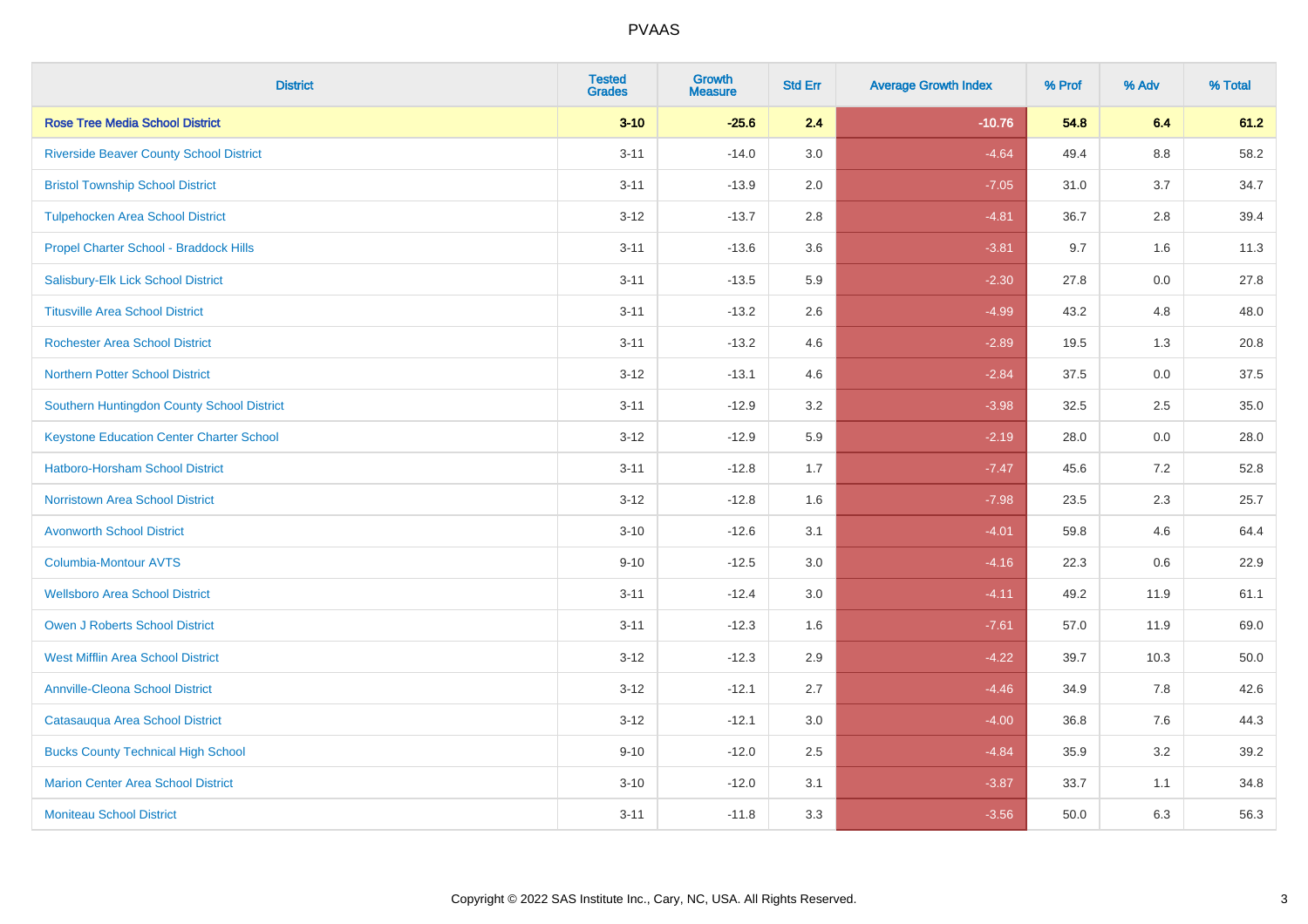| <b>District</b>                            | <b>Tested</b><br><b>Grades</b> | Growth<br><b>Measure</b> | <b>Std Err</b> | <b>Average Growth Index</b> | % Prof | % Adv | % Total |
|--------------------------------------------|--------------------------------|--------------------------|----------------|-----------------------------|--------|-------|---------|
| <b>Rose Tree Media School District</b>     | $3 - 10$                       | $-25.6$                  | 2.4            | $-10.76$                    | 54.8   | 6.4   | 61.2    |
| <b>Steelton-Highspire School District</b>  | $3 - 11$                       | $-11.8$                  | 3.5            | $-3.40$                     | 14.5   | 0.0   | 14.5    |
| <b>Propel Charter School-Homestead</b>     | $3 - 11$                       | $-11.7$                  | 4.1            | $-2.84$                     | 15.9   | 0.0   | 15.9    |
| <b>Abington School District</b>            | $3 - 10$                       | $-11.5$                  | 1.9            | $-6.00$                     | 56.2   | 11.6  | 67.8    |
| Southern Tioga School District             | $3 - 11$                       | $-11.5$                  | 2.7            | $-4.25$                     | 47.8   | 6.4   | 54.3    |
| Maritime Academy Charter School            | $3 - 10$                       | $-11.4$                  | 3.5            | $-3.29$                     | 15.2   | 0.0   | 15.2    |
| <b>Plum Borough School District</b>        | $3 - 11$                       | $-11.3$                  | 2.2            | $-5.19$                     | 51.1   | 9.0   | 60.1    |
| <b>South Park School District</b>          | $3 - 11$                       | $-11.3$                  | 2.7            | $-4.23$                     | 53.5   | 13.7  | 67.3    |
| La Academia Partnership Charter School     | $6 - 11$                       | $-11.0$                  | 4.7            | $-2.34$                     | 6.8    | 0.0   | 6.8     |
| <b>Sugar Valley Rural Charter School</b>   | $3 - 11$                       | $-11.0$                  | 4.5            | $-2.46$                     | 14.9   | 0.0   | 14.9    |
| <b>Solanco School District</b>             | $3 - 11$                       | $-11.0$                  | 2.0            | $-5.55$                     | 41.6   | 4.5   | 46.1    |
| <b>Propel Charter School-Montour</b>       | $3 - 10$                       | $-10.7$                  | 3.9            | $-2.71$                     | 13.7   | 0.0   | 13.7    |
| Northern Lehigh School District            | $3 - 12$                       | $-10.4$                  | 2.7            | $-3.82$                     | 28.0   | 9.3   | 37.3    |
| <b>Exeter Township School District</b>     | $3 - 11$                       | $-10.4$                  | 1.9            | $-5.44$                     | 50.6   | 2.7   | 53.3    |
| <b>Farrell Area School District</b>        | $3 - 11$                       | $-10.4$                  | 4.3            | $-2.41$                     | 19.0   | 0.0   | 19.0    |
| The New Academy Charter School             | $8 - 11$                       | $-10.4$                  | 5.2            | $-2.00$                     | 0.0    | 0.0   | $0.0\,$ |
| <b>Union City Area School District</b>     | $3 - 12$                       | $-10.2$                  | 3.6            | $-2.87$                     | 42.9   | 3.2   | 46.0    |
| <b>Pittston Area School District</b>       | $3 - 11$                       | $-10.1$                  | 5.6            | $-1.80$                     | 38.1   | 9.5   | 47.6    |
| <b>Northwest Area School District</b>      | $3 - 10$                       | $-10.0$                  | 3.8            | $-2.59$                     | 34.6   | 7.3   | 41.8    |
| Jefferson-Morgan School District           | $3 - 10$                       | $-9.9$                   | 4.2            | $-2.35$                     | 43.8   | 4.2   | 47.9    |
| <b>Big Spring School District</b>          | $3 - 11$                       | $-9.8$                   | 2.4            | $-4.00$                     | 38.6   | 8.9   | 47.5    |
| <b>Neshannock Township School District</b> | $3 - 10$                       | $-9.7$                   | 2.9            | $-3.34$                     | 62.4   | 5.6   | 67.9    |
| <b>Benton Area School District</b>         | $3 - 10$                       | $-9.7$                   | 4.5            | $-2.18$                     | 43.2   | 5.4   | 48.6    |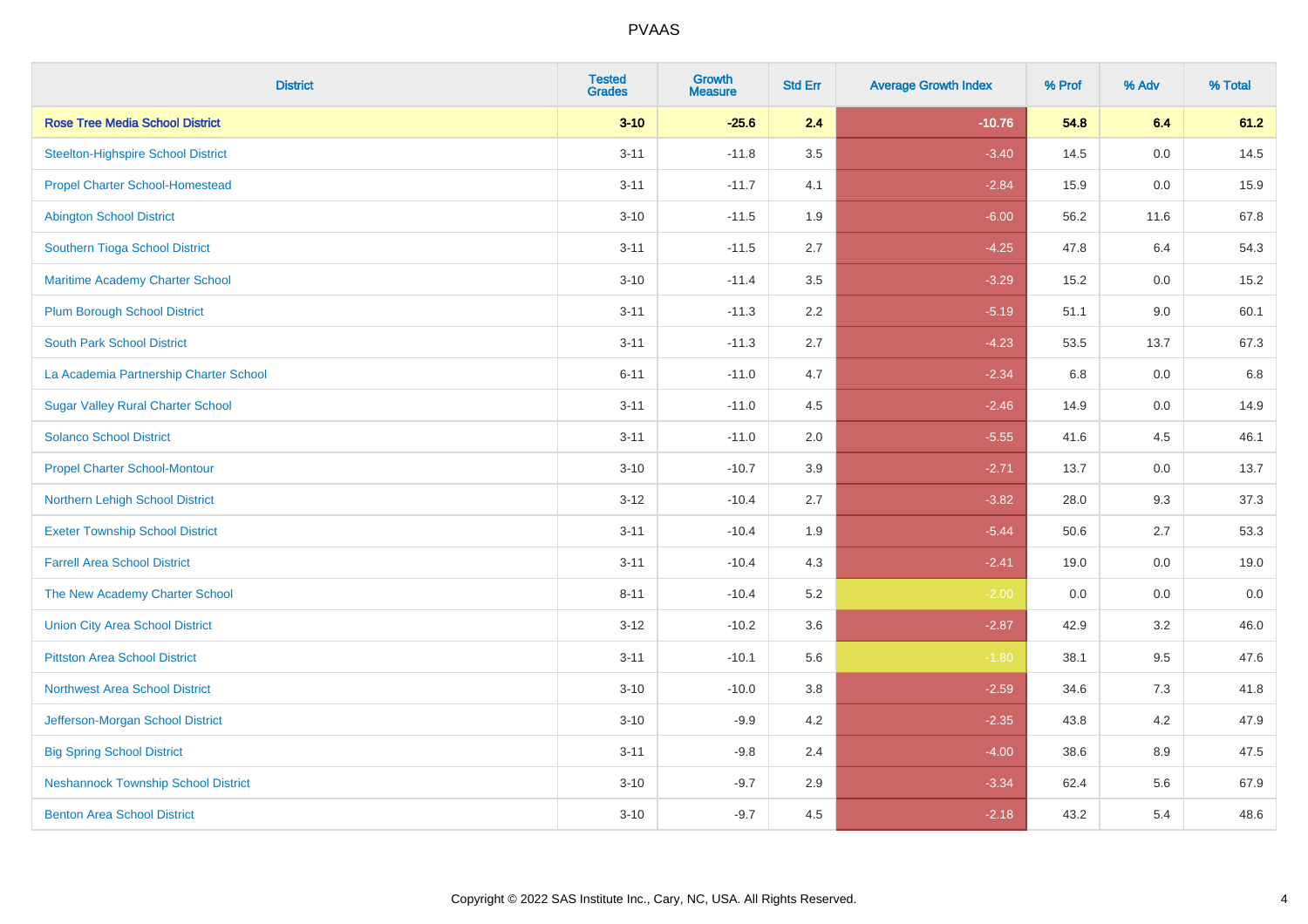| <b>District</b>                               | <b>Tested</b><br><b>Grades</b> | <b>Growth</b><br><b>Measure</b> | <b>Std Err</b> | <b>Average Growth Index</b> | % Prof | % Adv   | % Total |
|-----------------------------------------------|--------------------------------|---------------------------------|----------------|-----------------------------|--------|---------|---------|
| <b>Rose Tree Media School District</b>        | $3 - 10$                       | $-25.6$                         | 2.4            | $-10.76$                    | 54.8   | 6.4     | 61.2    |
| <b>Chambersburg Area School District</b>      | $3 - 11$                       | $-9.5$                          | 1.3            | $-7.20$                     | 42.7   | $8.6\,$ | 51.4    |
| <b>Redbank Valley School District</b>         | $3 - 11$                       | $-9.5$                          | 3.4            | $-2.77$                     | 31.5   | 4.9     | 36.4    |
| <b>Clearfield Area School District</b>        | $3 - 10$                       | $-9.4$                          | 2.6            | $-3.56$                     | 43.0   | 3.1     | 46.1    |
| <b>Carmichaels Area School District</b>       | $3 - 10$                       | $-9.3$                          | 3.3            | $-2.81$                     | 35.1   | 1.4     | 36.5    |
| <b>Berwick Area School District</b>           | $3 - 11$                       | $-9.3$                          | 2.6            | $-3.59$                     | 42.1   | 5.5     | 47.6    |
| <b>Bradford Area School District</b>          | $3 - 12$                       | $-9.3$                          | 2.4            | $-3.87$                     | 45.8   | 8.3     | 54.2    |
| <b>North East School District</b>             | $3 - 11$                       | $-9.3$                          | 3.1            | $-3.02$                     | 62.6   | 14.4    | 77.0    |
| <b>Innovative Arts Academy Charter School</b> | $6 - 11$                       | $-9.1$                          | 3.7            | $-2.44$                     | 9.5    | 0.0     | 9.5     |
| <b>Mahanoy Area School District</b>           | $3 - 10$                       | $-9.0$                          | 3.6            | $-2.49$                     | 26.2   | 1.6     | 27.9    |
| <b>Aliquippa School District</b>              | $3 - 11$                       | $-9.0$                          | 4.2            | $-2.14$                     | 11.0   | 0.0     | 11.0    |
| Philadelphia Academy Charter School           | $3 - 11$                       | $-8.9$                          | 2.9            | $-3.04$                     | 50.5   | 2.9     | 53.4    |
| South Allegheny School District               | $3 - 11$                       | $-8.8$                          | 3.2            | $-2.70$                     | 40.5   | 0.0     | 40.5    |
| <b>North Star School District</b>             | $3 - 11$                       | $-8.7$                          | 3.5            | $-2.51$                     | 47.8   | 6.0     | 53.7    |
| <b>Palisades School District</b>              | $3 - 11$                       | $-8.7$                          | 2.8            | $-3.06$                     | 53.8   | 6.7     | 60.5    |
| <b>Milton Area School District</b>            | $3 - 11$                       | $-8.7$                          | 2.5            | $-3.52$                     | 45.4   | 6.9     | 52.3    |
| <b>Chartiers-Houston School District</b>      | $3 - 10$                       | $-8.6$                          | 3.5            | $-2.41$                     | 59.7   | 4.5     | 64.2    |
| Lampeter-Strasburg School District            | $3 - 12$                       | $-8.6$                          | 2.0            | $-4.33$                     | 55.1   | 9.8     | 64.8    |
| <b>West Middlesex Area School District</b>    | $3 - 10$                       | $-8.4$                          | 3.8            | $-2.21$                     | 34.9   | 2.8     | 37.6    |
| <b>Elizabeth Forward School District</b>      | $3 - 11$                       | $-8.4$                          | 2.4            | $-3.41$                     | 51.7   | 4.0     | 55.7    |
| <b>Southmoreland School District</b>          | $3 - 11$                       | $-8.3$                          | 3.6            | $-2.32$                     | 56.8   | 7.2     | 64.0    |
| <b>Tamaqua Area School District</b>           | $3 - 12$                       | $-8.2$                          | 2.5            | $-3.24$                     | 44.5   | 1.9     | 46.4    |
| <b>Muncy School District</b>                  | $3 - 11$                       | $-8.1$                          | 3.7            | $-2.21$                     | 42.0   | 3.8     | 45.8    |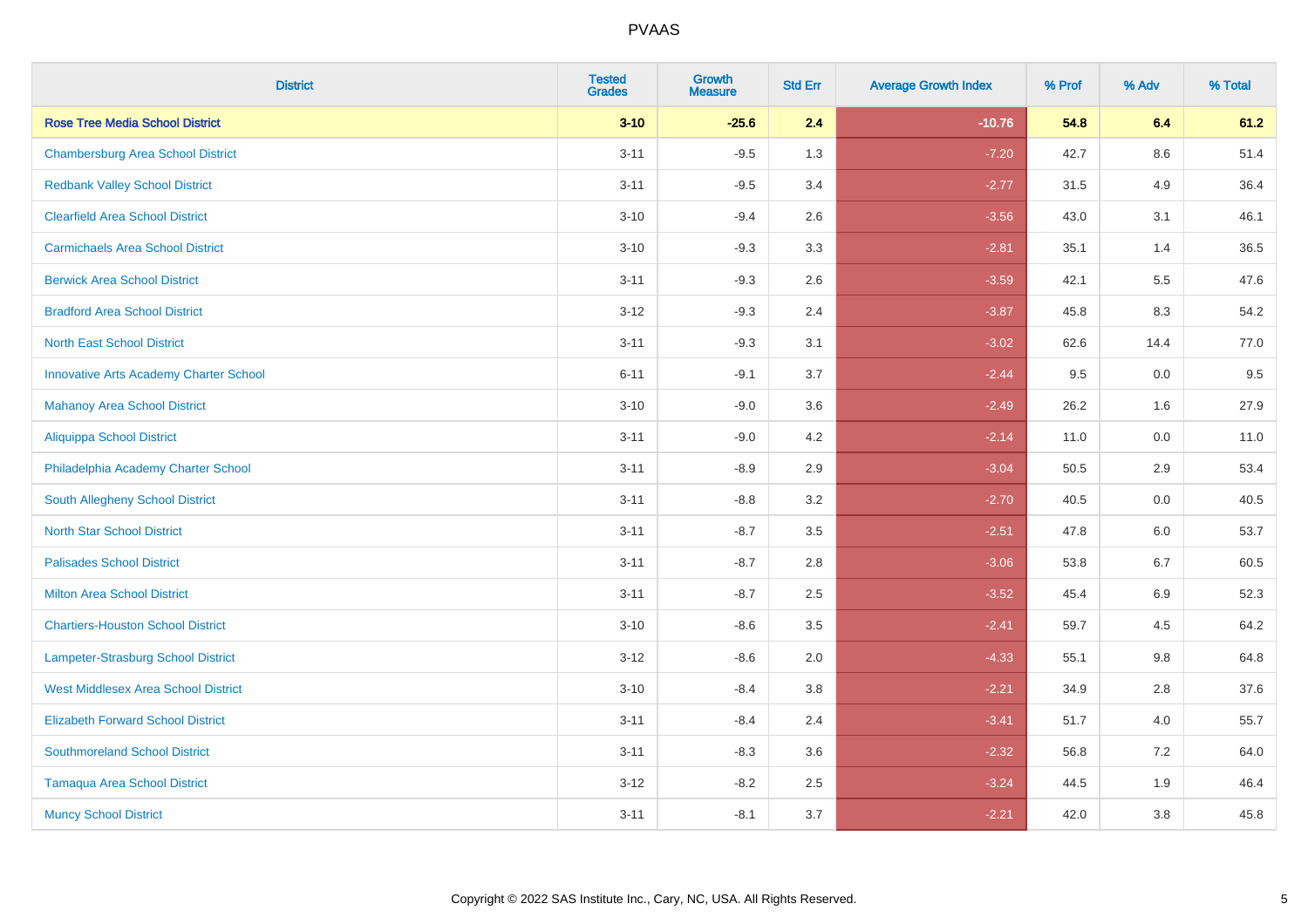| <b>District</b>                              | <b>Tested</b><br><b>Grades</b> | <b>Growth</b><br><b>Measure</b> | <b>Std Err</b> | <b>Average Growth Index</b> | % Prof | % Adv   | % Total |
|----------------------------------------------|--------------------------------|---------------------------------|----------------|-----------------------------|--------|---------|---------|
| <b>Rose Tree Media School District</b>       | $3 - 10$                       | $-25.6$                         | 2.4            | $-10.76$                    | 54.8   | 6.4     | 61.2    |
| Portage Area School District                 | $3 - 10$                       | $-8.1$                          | 3.6            | $-2.26$                     | 40.6   | 9.4     | 50.0    |
| <b>Blairsville-Saltsburg School District</b> | $3 - 11$                       | $-8.0$                          | 3.0            | $-2.68$                     | 37.3   | 7.0     | 44.3    |
| <b>Western Beaver County School District</b> | $3 - 11$                       | $-7.8$                          | 4.2            | $-1.87$                     | 56.5   | 6.5     | 63.0    |
| <b>Shamokin Area School District</b>         | $3 - 11$                       | $-7.7$                          | 4.8            | $-1.60$                     | 38.1   | 3.2     | 41.3    |
| <b>Pine Grove Area School District</b>       | $3 - 11$                       | $-7.7$                          | 2.9            | $-2.66$                     | 42.3   | 7.7     | 50.0    |
| <b>Dunmore School District</b>               | $3 - 11$                       | $-7.7$                          | 2.9            | $-2.62$                     | 34.0   | $7.2\,$ | 41.2    |
| <b>Penn Hills School District</b>            | $3 - 11$                       | $-7.6$                          | 2.6            | $-2.94$                     | 33.1   | 0.7     | 33.8    |
| <b>Mohawk Area School District</b>           | $3 - 11$                       | $-7.5$                          | 3.1            | $-2.45$                     | 49.4   | 11.0    | 60.4    |
| Northern Tioga School District               | $3 - 12$                       | $-7.5$                          | 2.8            | $-2.64$                     | 54.0   | 1.2     | 55.2    |
| <b>Conneaut School District</b>              | $3 - 12$                       | $-7.5$                          | 2.6            | $-2.91$                     | 38.4   | 7.4     | 45.8    |
| <b>Highlands School District</b>             | $3 - 11$                       | $-7.4$                          | 2.7            | $-2.76$                     | 44.4   | 3.7     | 48.2    |
| <b>Williams Valley School District</b>       | $3 - 11$                       | $-7.3$                          | 3.4            | $-2.13$                     | 23.2   | 0.0     | 23.2    |
| California Area School District              | $3 - 10$                       | $-7.3$                          | 3.6            | $-2.02$                     | 42.6   | $9.8\,$ | 52.5    |
| <b>Forest Hills School District</b>          | $3 - 11$                       | $-7.3$                          | 2.7            | $-2.74$                     | 41.1   | 13.7    | 54.8    |
| <b>Interboro School District</b>             | $3 - 12$                       | $-7.3$                          | 2.1            | $-3.43$                     | 46.6   | 4.8     | 51.4    |
| <b>Brownsville Area School District</b>      | $3 - 12$                       | $-7.2$                          | 3.9            | $-1.83$                     | 34.4   | 6.1     | 40.5    |
| <b>Windber Area School District</b>          | $3 - 11$                       | $-7.2$                          | 3.2            | $-2.24$                     | 55.4   | 7.2     | 62.6    |
| <b>Wallenpaupack Area School District</b>    | $3 - 11$                       | $-7.1$                          | 2.3            | $-3.09$                     | 40.8   | 2.4     | 43.1    |
| Freedom Area School District                 | $3 - 11$                       | $-7.1$                          | $3.0\,$        | $-2.37$                     | 43.8   | 4.2     | 47.9    |
| <b>Harbor Creek School District</b>          | $3 - 11$                       | $-7.1$                          | 2.7            | $-2.67$                     | 48.8   | 15.2    | 64.0    |
| <b>Moshannon Valley School District</b>      | $3 - 10$                       | $-7.0$                          | 3.4            | $-2.01$                     | 48.5   | $0.0\,$ | 48.5    |
| Penn-Delco School District                   | $3 - 11$                       | $-6.8$                          | 1.9            | $-3.51$                     | 46.6   | 3.2     | 49.8    |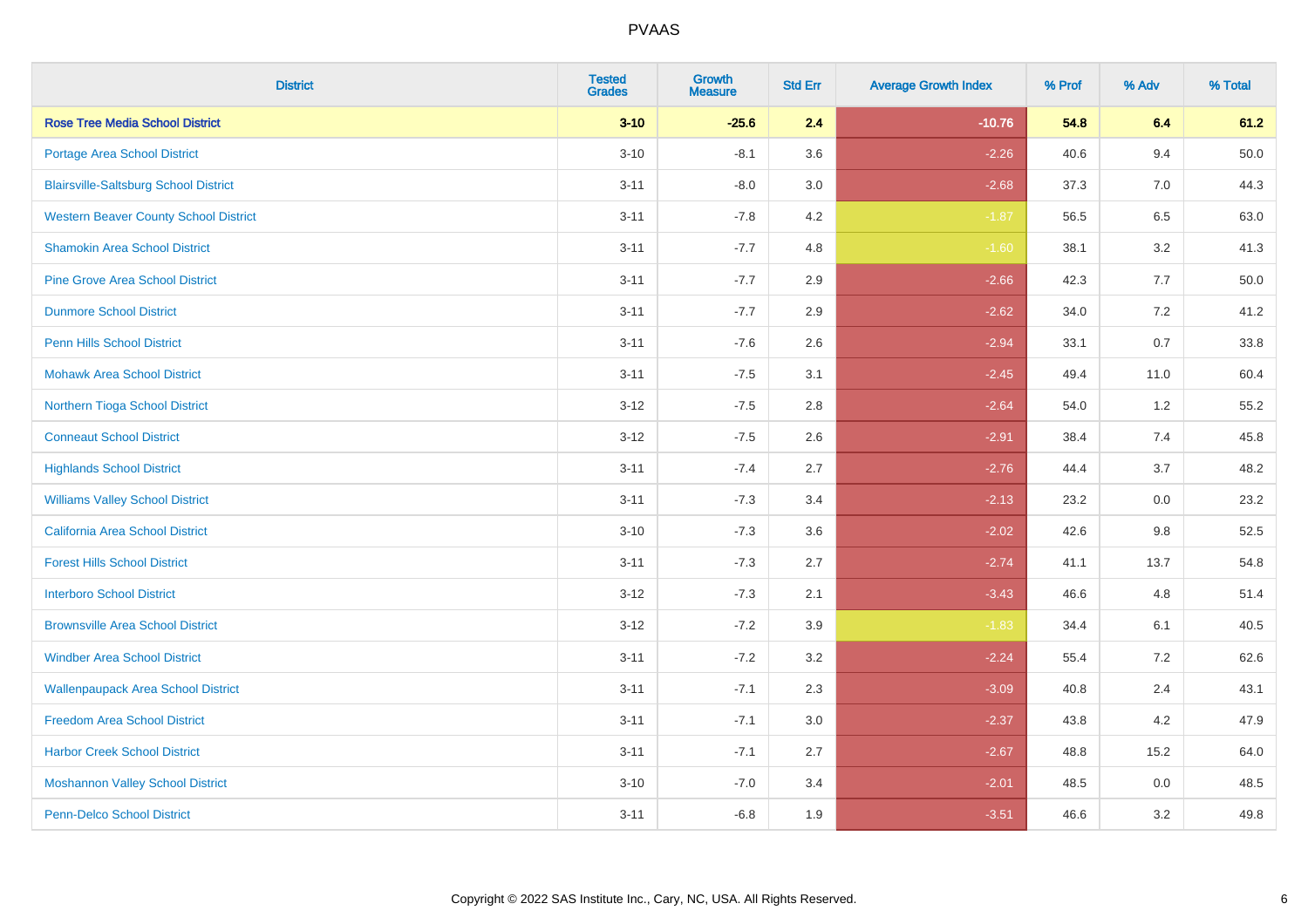| <b>District</b>                                   | <b>Tested</b><br><b>Grades</b> | <b>Growth</b><br><b>Measure</b> | <b>Std Err</b> | <b>Average Growth Index</b> | % Prof | % Adv   | % Total |
|---------------------------------------------------|--------------------------------|---------------------------------|----------------|-----------------------------|--------|---------|---------|
| <b>Rose Tree Media School District</b>            | $3 - 10$                       | $-25.6$                         | 2.4            | $-10.76$                    | 54.8   | 6.4     | 61.2    |
| <b>Yough School District</b>                      | $3 - 10$                       | $-6.6$                          | 2.7            | $-2.43$                     | 50.8   | 4.0     | 54.8    |
| <b>Butler Area School District</b>                | $3 - 11$                       | $-6.5$                          | 1.5            | $-4.26$                     | 42.5   | 9.4     | 51.9    |
| <b>Executive Education Academy Charter School</b> | $3 - 10$                       | $-6.5$                          | 3.1            | $-2.08$                     | 23.7   | 2.2     | 25.8    |
| <b>New Castle Area School District</b>            | $3 - 12$                       | $-6.4$                          | 2.4            | $-2.66$                     | 32.5   | 4.3     | 36.8    |
| <b>Tri-Valley School District</b>                 | $3 - 10$                       | $-6.4$                          | 4.1            | $-1.57$                     | 37.0   | 4.4     | 41.3    |
| <b>Slippery Rock Area School District</b>         | $3 - 11$                       | $-6.3$                          | 2.5            | $-2.51$                     | 56.2   | 9.5     | 65.7    |
| <b>Upper Dauphin Area School District</b>         | $3 - 11$                       | $-6.3$                          | 3.2            | $-1.98$                     | 37.4   | 4.8     | 42.2    |
| <b>East Allegheny School District</b>             | $3 - 11$                       | $-6.3$                          | 3.3            | $-1.87$                     | 31.9   | 9.7     | 41.7    |
| <b>Dubois Area School District</b>                | $3 - 11$                       | $-6.2$                          | 2.0            | $-3.07$                     | 50.9   | 13.4    | 64.3    |
| <b>Mount Union Area School District</b>           | $3 - 10$                       | $-6.1$                          | 3.1            | $-1.97$                     | 32.2   | 3.4     | 35.6    |
| Waynesboro Area School District                   | $3 - 12$                       | $-6.1$                          | 1.9            | $-3.20$                     | 50.0   | 6.8     | 56.8    |
| <b>East Lycoming School District</b>              | $3 - 11$                       | $-6.0$                          | 2.7            | $-2.24$                     | 48.3   | $4.2\,$ | 52.5    |
| <b>Karns City Area School District</b>            | $3 - 11$                       | $-6.0$                          | 2.9            | $-2.03$                     | 53.1   | 8.3     | 61.5    |
| <b>Forest City Regional School District</b>       | $3 - 12$                       | $-6.0$                          | 3.0            | $-1.96$                     | 44.1   | 0.0     | 44.1    |
| <b>Old Forge School District</b>                  | $3 - 12$                       | $-5.9$                          | 3.4            | $-1.73$                     | 52.9   | 7.1     | 60.0    |
| <b>Shade-Central City School District</b>         | $3 - 11$                       | $-5.9$                          | 4.6            | $-1.28$                     | 27.8   | 0.0     | 27.8    |
| <b>Fort Cherry School District</b>                | $3 - 10$                       | $-5.9$                          | 3.8            | $-1.56$                     | 55.2   | 5.2     | 60.3    |
| <b>Universal Audenried Charter School</b>         | $9 - 11$                       | $-5.8$                          | 2.4            | $-2.40$                     | 14.6   | 0.0     | 14.6    |
| Jim Thorpe Area School District                   | $3 - 11$                       | $-5.8$                          | 2.7            | $-2.19$                     | 33.3   | 7.4     | 40.7    |
| <b>Blue Mountain School District</b>              | $3 - 10$                       | $-5.8$                          | 2.3            | $-2.56$                     | 46.6   | 8.5     | 55.1    |
| Susquehanna Township School District              | $3 - 12$                       | $-5.8$                          | 2.7            | $-2.17$                     | 36.0   | 5.6     | 41.6    |
| <b>Ferndale Area School District</b>              | $3 - 10$                       | $-5.8$                          | 4.3            | $-1.33$                     | 40.0   | 0.0     | 40.0    |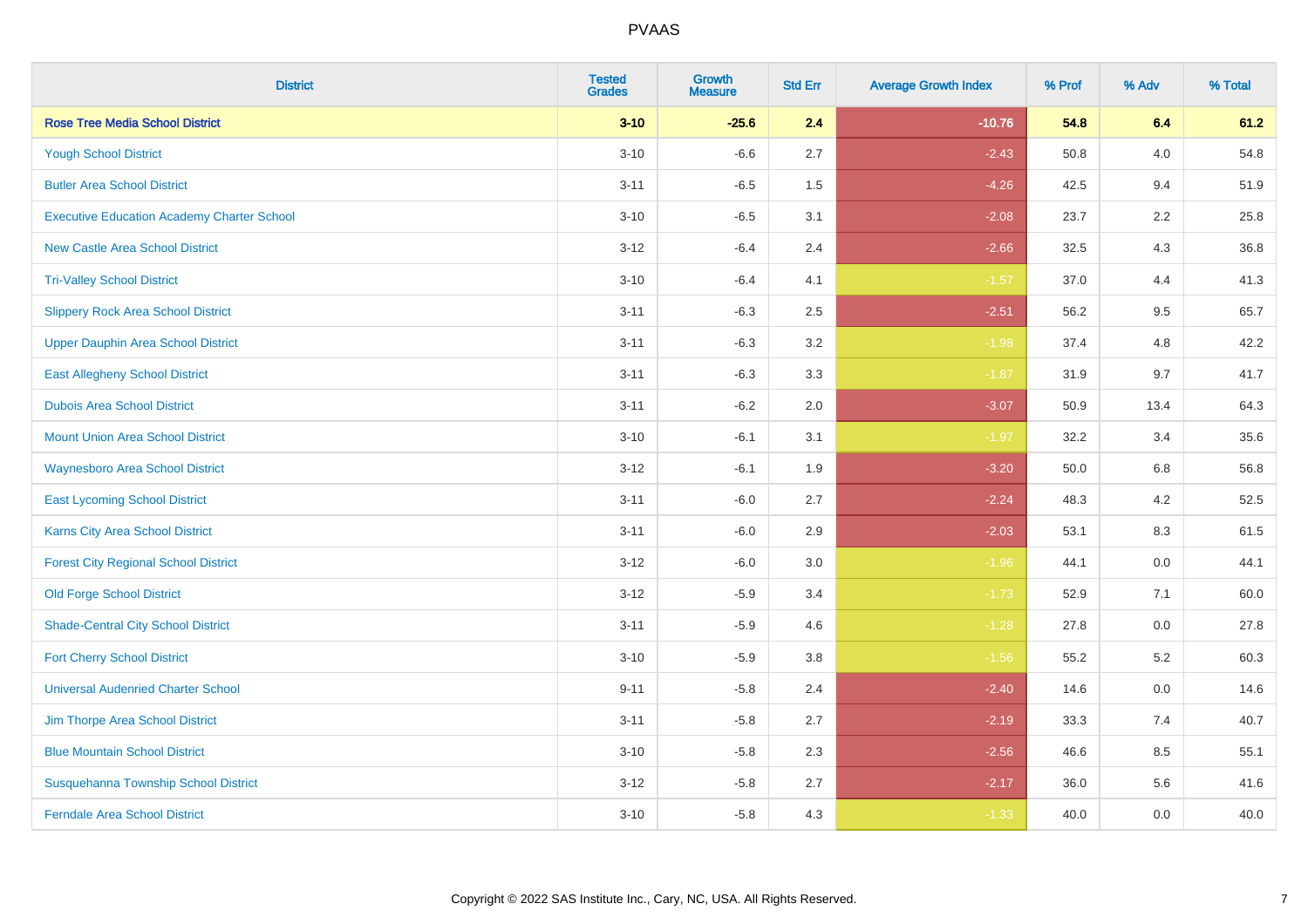| <b>District</b>                                | <b>Tested</b><br><b>Grades</b> | Growth<br><b>Measure</b> | <b>Std Err</b> | <b>Average Growth Index</b> | % Prof | % Adv   | % Total |
|------------------------------------------------|--------------------------------|--------------------------|----------------|-----------------------------|--------|---------|---------|
| <b>Rose Tree Media School District</b>         | $3 - 10$                       | $-25.6$                  | 2.4            | $-10.76$                    | 54.8   | 6.4     | 61.2    |
| <b>Pequea Valley School District</b>           | $3 - 11$                       | $-5.8$                   | 3.2            | $-1.80$                     | 39.8   | 9.1     | 48.9    |
| <b>Austin Area School District</b>             | $3 - 11$                       | $-5.7$                   | 6.4            | $-0.90$                     | 33.3   | 5.6     | 38.9    |
| <b>Carbon Career &amp; Technical Institute</b> | $9 - 11$                       | $-5.7$                   | 3.6            | $-1.59$                     | 34.5   | $1.2\,$ | 35.7    |
| <b>Claysburg-Kimmel School District</b>        | $3 - 11$                       | $-5.7$                   | 4.0            | $-1.42$                     | 42.9   | 8.2     | 51.0    |
| South Williamsport Area School District        | $3 - 10$                       | $-5.7$                   | 2.5            | $-2.30$                     | 45.5   | 4.5     | 50.0    |
| <b>Fairfield Area School District</b>          | $3 - 11$                       | $-5.6$                   | 3.4            | $-1.66$                     | 57.9   | 4.0     | 61.8    |
| <b>Canton Area School District</b>             | $3 - 11$                       | $-5.5$                   | 3.2            | $-1.75$                     | 40.7   | 2.3     | 43.0    |
| <b>Bermudian Springs School District</b>       | $3 - 11$                       | $-5.5$                   | 2.9            | $-1.94$                     | 56.4   | 6.8     | 63.2    |
| <b>Montrose Area School District</b>           | $3 - 10$                       | $-5.5$                   | 3.0            | $-1.82$                     | 46.7   | 5.4     | 52.2    |
| <b>Trinity Area School District</b>            | $3 - 11$                       | $-5.4$                   | 2.0            | $-2.71$                     | 48.3   | 11.8    | 60.1    |
| Imhotep Institute Charter High School          | $9 - 11$                       | $-5.3$                   | 5.8            | $-0.92$                     | 25.0   | 0.0     | 25.0    |
| <b>Corry Area School District</b>              | $3 - 11$                       | $-5.3$                   | 2.6            | $-2.03$                     | 38.5   | 6.0     | 44.5    |
| <b>Carlisle Area School District</b>           | $3 - 11$                       | $-5.3$                   | 1.9            | $-2.81$                     | 54.0   | 6.3     | 60.3    |
| <b>Indiana Area School District</b>            | $3 - 11$                       | $-5.3$                   | 2.3            | $-2.28$                     | 47.6   | 18.4    | 66.1    |
| <b>Middletown Area School District</b>         | $3 - 11$                       | $-5.3$                   | 2.6            | $-2.05$                     | 46.4   | 5.3     | 51.7    |
| <b>Brentwood Borough School District</b>       | $3 - 11$                       | $-5.3$                   | 3.0            | $-1.72$                     | 52.0   | 6.1     | 58.2    |
| Perseus House Charter School Of Excellence     | $6 - 11$                       | $-5.2$                   | 3.0            | $-1.72$                     | 16.5   | 0.0     | 16.5    |
| <b>Keystone Central School District</b>        | $3 - 11$                       | $-5.1$                   | 2.0            | $-2.46$                     | 44.7   | 4.6     | 49.4    |
| <b>Upper Moreland Township School District</b> | $3 - 11$                       | $-5.0$                   | 2.2            | $-2.31$                     | 57.9   | 4.0     | 61.9    |
| <b>Mount Pleasant Area School District</b>     | $3 - 11$                       | $-5.0$                   | 2.6            | $-1.93$                     | 52.6   | 0.0     | 52.6    |
| <b>Washington School District</b>              | $3 - 11$                       | $-4.9$                   | 2.8            | $-1.76$                     | 30.1   | 2.4     | 32.5    |
| <b>Brandywine Heights Area School District</b> | $3 - 11$                       | $-4.9$                   | 2.7            | $-1.81$                     | 49.2   | 8.2     | 57.4    |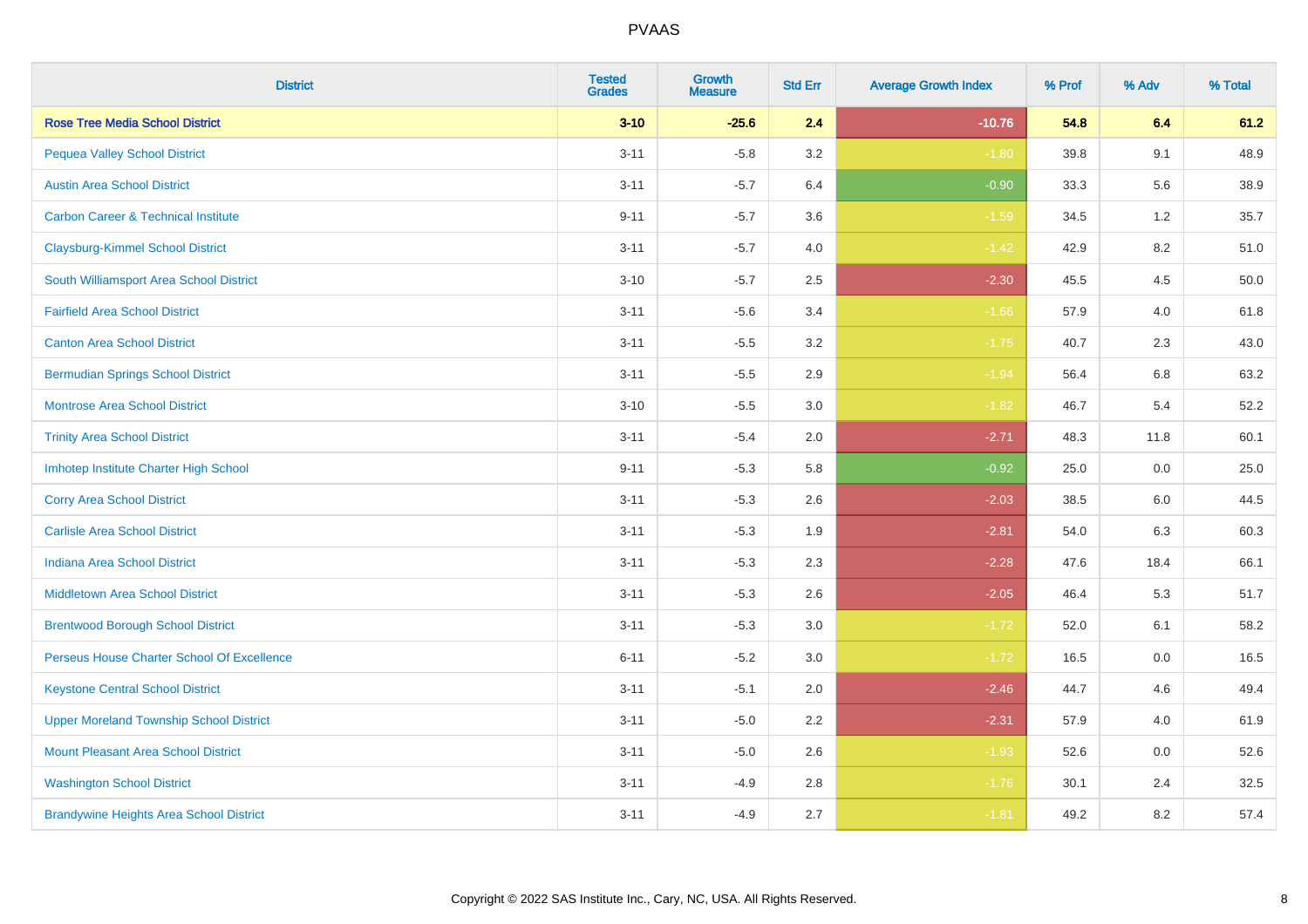| <b>District</b>                               | <b>Tested</b><br><b>Grades</b> | <b>Growth</b><br><b>Measure</b> | <b>Std Err</b> | <b>Average Growth Index</b> | % Prof | % Adv   | % Total |
|-----------------------------------------------|--------------------------------|---------------------------------|----------------|-----------------------------|--------|---------|---------|
| <b>Rose Tree Media School District</b>        | $3 - 10$                       | $-25.6$                         | 2.4            | $-10.76$                    | 54.8   | 6.4     | 61.2    |
| <b>Juniata County School District</b>         | $3 - 12$                       | $-4.9$                          | 2.1            | $-2.26$                     | 38.5   | 2.9     | 41.4    |
| <b>Central Columbia School District</b>       | $3 - 12$                       | $-4.8$                          | 2.6            | $-1.86$                     | 53.7   | 14.8    | 68.5    |
| <b>Nazareth Area School District</b>          | $3 - 11$                       | $-4.7$                          | 1.7            | $-2.82$                     | 59.2   | $9.9\,$ | 69.0    |
| <b>Boyertown Area School District</b>         | $3 - 11$                       | $-4.7$                          | 1.5            | $-3.17$                     | 55.2   | 11.3    | 66.5    |
| <b>Apollo-Ridge School District</b>           | $3 - 12$                       | $-4.7$                          | 3.7            | $-1.24$                     | 50.0   | 10.0    | 60.0    |
| <b>Crawford Central School District</b>       | $3 - 11$                       | $-4.7$                          | 2.2            | $-2.15$                     | 40.6   | 10.5    | 51.1    |
| <b>Riverview School District</b>              | $3 - 11$                       | $-4.6$                          | 3.8            | $-1.20$                     | 57.9   | 15.8    | 73.7    |
| <b>West Greene School District</b>            | $3 - 11$                       | $-4.5$                          | 4.3            | $-1.04$                     | 36.6   | 7.3     | 43.9    |
| <b>Greensburg Salem School District</b>       | $3 - 11$                       | $-4.4$                          | 2.4            | $-1.88$                     | 47.6   | 4.9     | 52.4    |
| <b>Coatesville Area School District</b>       | $3 - 11$                       | $-4.4$                          | 1.7            | $-2.62$                     | 36.3   | 4.2     | 40.5    |
| <b>Quakertown Community School District</b>   | $3 - 12$                       | $-4.4$                          | 1.6            | $-2.70$                     | 56.5   | 10.0    | 66.6    |
| <b>Somerset Area School District</b>          | $3 - 11$                       | $-4.4$                          | 2.3            | $-1.93$                     | 44.4   | 14.9    | 59.3    |
| <b>Gillingham Charter School</b>              | $3 - 11$                       | $-4.4$                          | 5.6            | $-0.77$                     | 20.8   | 8.3     | 29.2    |
| <b>Forest Area School District</b>            | $3 - 11$                       | $-4.4$                          | 5.4            | $-0.81$                     | 36.2   | 2.1     | 38.3    |
| Jeannette City School District                | $3 - 11$                       | $-4.3$                          | 3.8            | $-1.13$                     | 46.7   | $7.5\,$ | 54.2    |
| <b>Antietam School District</b>               | $3 - 10$                       | $-4.3$                          | 3.8            | $-1.13$                     | 36.4   | $5.4$   | 41.8    |
| <b>Oxford Area School District</b>            | $3 - 11$                       | $-4.3$                          | 1.9            | $-2.26$                     | 41.3   | 8.0     | 49.3    |
| <b>Bristol Borough School District</b>        | $3 - 12$                       | $-4.3$                          | 3.4            | $-1.27$                     | 39.7   | 1.3     | 41.0    |
| <b>Turkeyfoot Valley Area School District</b> | $3 - 12$                       | $-4.3$                          | 5.6            | $-0.76$                     | 22.0   | 5.1     | 27.1    |
| <b>Troy Area School District</b>              | $3 - 10$                       | $-4.3$                          | 3.4            | $-1.26$                     | 43.2   | 5.7     | 48.9    |
| East Pennsboro Area School District           | $3 - 11$                       | $-4.2$                          | 2.5            | $-1.71$                     | 60.8   | 8.5     | 69.3    |
| <b>Ellwood City Area School District</b>      | $3 - 11$                       | $-4.2$                          | 3.2            | $-1.29$                     | 54.1   | 14.1    | 68.2    |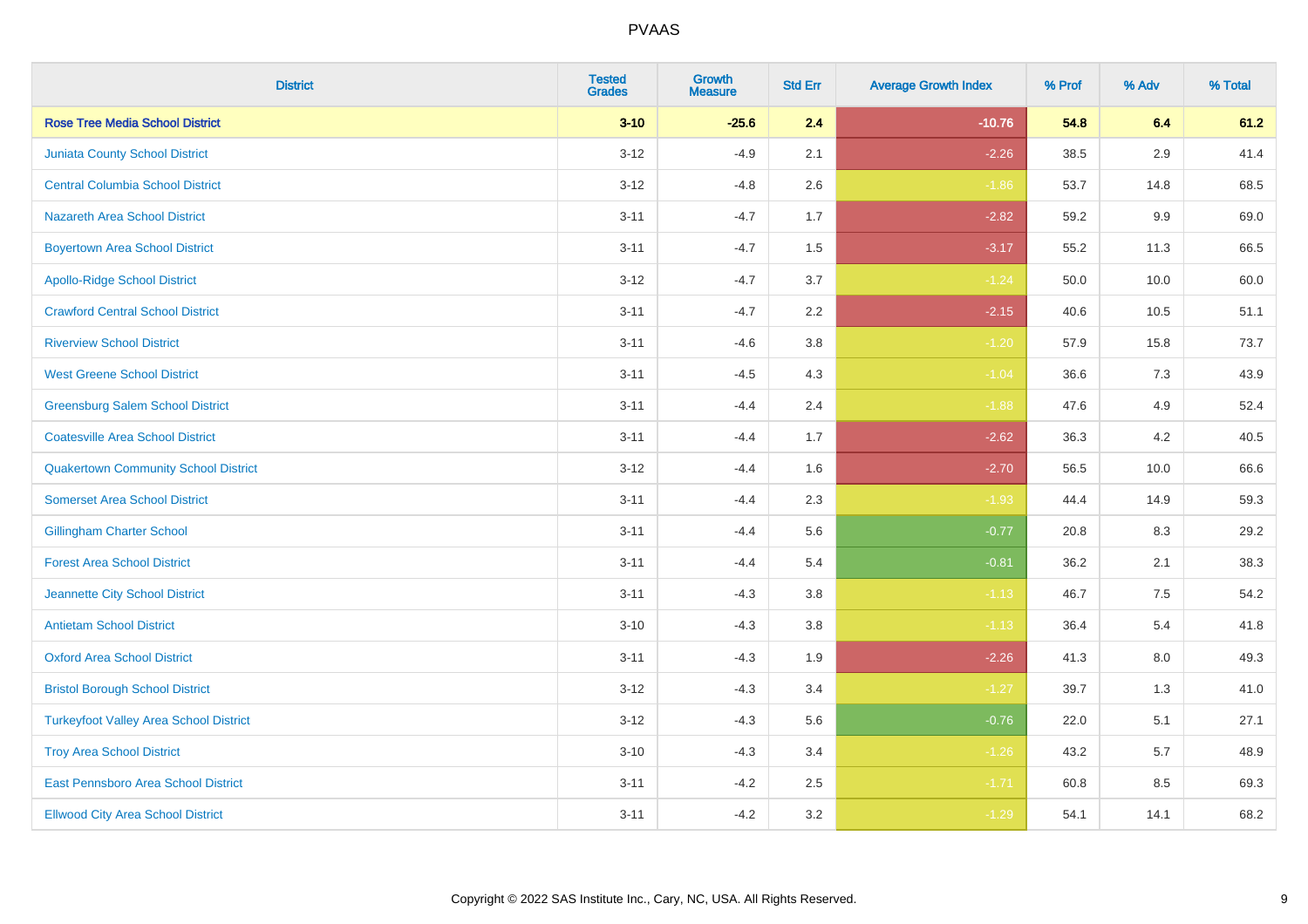| <b>District</b>                                                       | <b>Tested</b><br><b>Grades</b> | <b>Growth</b><br><b>Measure</b> | <b>Std Err</b> | <b>Average Growth Index</b> | % Prof | % Adv   | % Total |
|-----------------------------------------------------------------------|--------------------------------|---------------------------------|----------------|-----------------------------|--------|---------|---------|
| <b>Rose Tree Media School District</b>                                | $3 - 10$                       | $-25.6$                         | 2.4            | $-10.76$                    | 54.8   | 6.4     | 61.2    |
| <b>MaST Community Charter School</b>                                  | $3 - 10$                       | $-4.1$                          | 2.7            | $-1.52$                     | 44.0   | 9.5     | 53.4    |
| <b>Easton Area School District</b>                                    | $3 - 12$                       | $-4.1$                          | 1.4            | $-2.91$                     | 39.9   | 4.0     | 43.9    |
| <b>Cambria Heights School District</b>                                | $3 - 10$                       | $-4.1$                          | 3.1            | $-1.32$                     | 51.0   | $6.0\,$ | 57.0    |
| <b>Elk Lake School District</b>                                       | $3 - 11$                       | $-4.0$                          | 3.3            | $-1.23$                     | 46.2   | 3.3     | 49.4    |
| <b>Pottstown School District</b>                                      | $3 - 12$                       | $-4.0$                          | 2.4            | $-1.68$                     | 29.8   | 1.2     | 31.0    |
| <b>Gettysburg Area School District</b>                                | $3 - 11$                       | $-4.0$                          | 2.1            | $-1.89$                     | 45.3   | 14.0    | 59.3    |
| Preparatory Charter School Of Mathematics, Science, Tech, And Careers | $9 - 10$                       | $-4.0$                          | 2.5            | $-1.59$                     | 15.0   | 0.0     | 15.0    |
| <b>Sullivan County School District</b>                                | $3 - 10$                       | $-4.0$                          | 4.4            | $-0.90$                     | 66.7   | 2.6     | 69.2    |
| <b>Westmont Hilltop School District</b>                               | $3 - 11$                       | $-4.0$                          | 2.8            | $-1.40$                     | 36.3   | 13.3    | 49.6    |
| Juniata Valley School District                                        | $3 - 11$                       | $-3.9$                          | 3.5            | $-1.10$                     | 44.4   | 3.5     | 47.8    |
| <b>Big Beaver Falls Area School District</b>                          | $3 - 11$                       | $-3.9$                          | 3.3            | $-1.18$                     | 34.1   | 3.5     | 37.6    |
| <b>York Co School Of Technology</b>                                   | $9 - 12$                       | $-3.8$                          | 1.7            | $-2.22$                     | 39.1   | 5.6     | 44.7    |
| <b>Valley Grove School District</b>                                   | $3 - 10$                       | $-3.7$                          | 3.7            | $-1.01$                     | 51.2   | 6.1     | 57.3    |
| <b>Kane Area School District</b>                                      | $3 - 10$                       | $-3.7$                          | 3.2            | $-1.17$                     | 39.5   | $9.9\,$ | 49.4    |
| <b>Conemaugh Township Area School District</b>                        | $3 - 12$                       | $-3.7$                          | 3.4            | $-1.09$                     | 53.8   | 17.6    | 71.4    |
| <b>Kiski Area School District</b>                                     | $3 - 11$                       | $-3.7$                          | 2.0            | $-1.86$                     | 57.4   | 10.4    | 67.8    |
| <b>Twin Valley School District</b>                                    | $3 - 12$                       | $-3.6$                          | 2.1            | $-1.69$                     | 49.6   | 7.1     | 56.8    |
| <b>Perkiomen Valley School District</b>                               | $3 - 11$                       | $-3.5$                          | 1.6            | $-2.18$                     | 53.8   | 13.4    | 67.2    |
| <b>Fannett-Metal School District</b>                                  | $3 - 11$                       | $-3.4$                          | 5.1            | $-0.67$                     | 38.7   | 8.1     | 46.8    |
| <b>Chestnut Ridge School District</b>                                 | $3 - 12$                       | $-3.4$                          | 2.9            | $-1.17$                     | 46.6   | 5.8     | 52.4    |
| <b>Pittsburgh School District</b>                                     | $3 - 11$                       | $-3.3$                          | 1.1            | $-3.04$                     | 33.9   | 8.2     | 42.1    |
| <b>Riverside School District</b>                                      | $3 - 11$                       | $-3.2$                          | 3.0            | $-1.09$                     | 43.0   | 9.0     | 52.0    |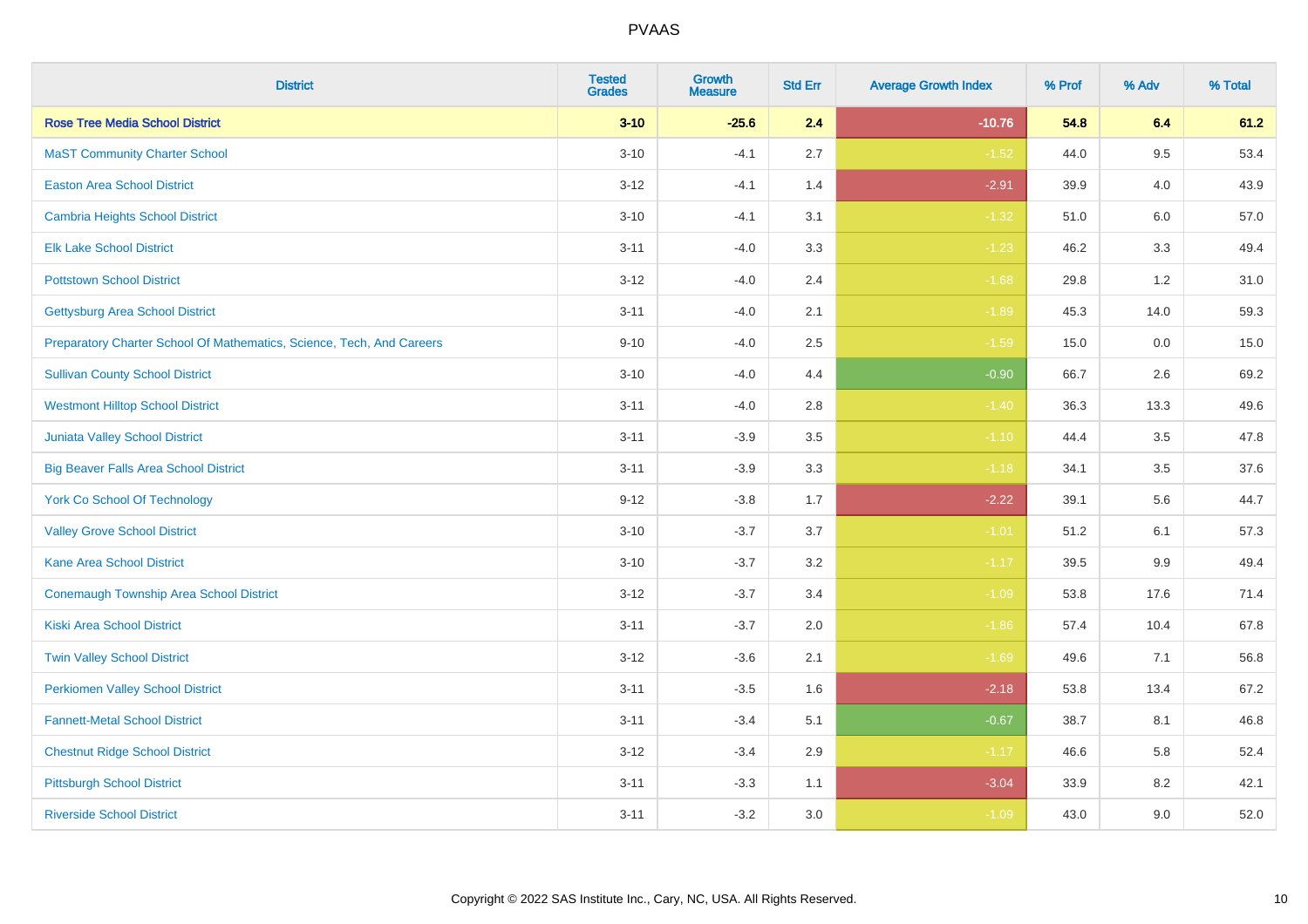| <b>District</b>                                         | <b>Tested</b><br><b>Grades</b> | <b>Growth</b><br><b>Measure</b> | <b>Std Err</b> | <b>Average Growth Index</b> | % Prof | % Adv | % Total |
|---------------------------------------------------------|--------------------------------|---------------------------------|----------------|-----------------------------|--------|-------|---------|
| <b>Rose Tree Media School District</b>                  | $3 - 10$                       | $-25.6$                         | 2.4            | $-10.76$                    | 54.8   | 6.4   | 61.2    |
| <b>Conemaugh Valley School District</b>                 | $3 - 12$                       | $-3.2$                          | 4.1            | $-0.78$                     | 48.2   | 5.6   | 53.7    |
| <b>Columbia Borough School District</b>                 | $3 - 12$                       | $-3.1$                          | 3.5            | $-0.89$                     | 29.5   | 1.9   | 31.4    |
| <b>Northeast Bradford School District</b>               | $3 - 10$                       | $-3.1$                          | 4.0            | $-0.78$                     | 33.9   | 3.4   | 37.3    |
| <b>Greater Johnstown School District</b>                | $3 - 11$                       | $-3.1$                          | 2.6            | $-1.19$                     | 26.1   | 0.0   | 26.1    |
| <b>Greencastle-Antrim School District</b>               | $3 - 11$                       | $-3.0$                          | 2.2            | $-1.36$                     | 62.4   | 9.9   | 72.3    |
| Center For Student Learning Charter School At Pennsbury | $6 - 12$                       | $-2.9$                          | 6.1            | $-0.47$                     | 42.9   | 0.0   | 42.9    |
| <b>Scranton School District</b>                         | $3 - 12$                       | $-2.9$                          | 2.4            | $-1.22$                     | 45.6   | 3.6   | 49.1    |
| Oil City Area School District                           | $3 - 11$                       | $-2.9$                          | 2.6            | $-1.08$                     | 44.4   | 5.8   | 50.2    |
| <b>Quaker Valley School District</b>                    | $3 - 11$                       | $-2.8$                          | 2.6            | $-1.08$                     | 55.2   | 13.2  | 68.4    |
| <b>Susquehanna Community School District</b>            | $3 - 11$                       | $-2.8$                          | 4.2            | $-0.66$                     | 49.4   | 6.9   | 56.3    |
| <b>Chichester School District</b>                       | $3 - 11$                       | $-2.7$                          | 2.3            | $-1.17$                     | 44.6   | 6.6   | 51.2    |
| <b>Lewisburg Area School District</b>                   | $3 - 11$                       | $-2.7$                          | 2.6            | $-1.03$                     | 57.0   | 18.5  | 75.6    |
| Shenango Area School District                           | $3 - 11$                       | $-2.6$                          | 3.3            | $-0.79$                     | 50.6   | 13.9  | 64.6    |
| <b>Charleroi School District</b>                        | $3 - 11$                       | $-2.6$                          | 3.0            | $-0.86$                     | 55.7   | 7.4   | 63.1    |
| <b>Dallas School District</b>                           | $3 - 11$                       | $-2.5$                          | 2.2            | $-1.12$                     | 54.9   | 7.6   | 62.4    |
| <b>Clarion-Limestone Area School District</b>           | $3 - 12$                       | $-2.5$                          | 4.1            | $-0.60$                     | 56.8   | 6.8   | 63.6    |
| <b>North Pocono School District</b>                     | $3 - 11$                       | $-2.3$                          | 3.4            | $-0.68$                     | 52.0   | 16.4  | 68.5    |
| <b>Wyoming Valley West School District</b>              | $3 - 11$                       | $-2.2$                          | 2.4            | $-0.91$                     | 49.4   | 3.0   | 52.4    |
| <b>Burgettstown Area School District</b>                | $3 - 11$                       | $-2.1$                          | 3.4            | $-0.62$                     | 50.0   | 1.4   | 51.4    |
| <b>Bald Eagle Area School District</b>                  | $3 - 11$                       | $-2.1$                          | 2.7            | $-0.75$                     | 48.4   | 9.4   | 57.7    |
| Huntingdon Area School District                         | $3 - 11$                       | $-2.0$                          | 2.7            | $-0.72$                     | 36.8   | 10.3  | 47.0    |
| Hope For Hyndman Charter School                         | $3 - 11$                       | $-2.0$                          | 6.1            | $-0.32$                     | 33.3   | 0.0   | 33.3    |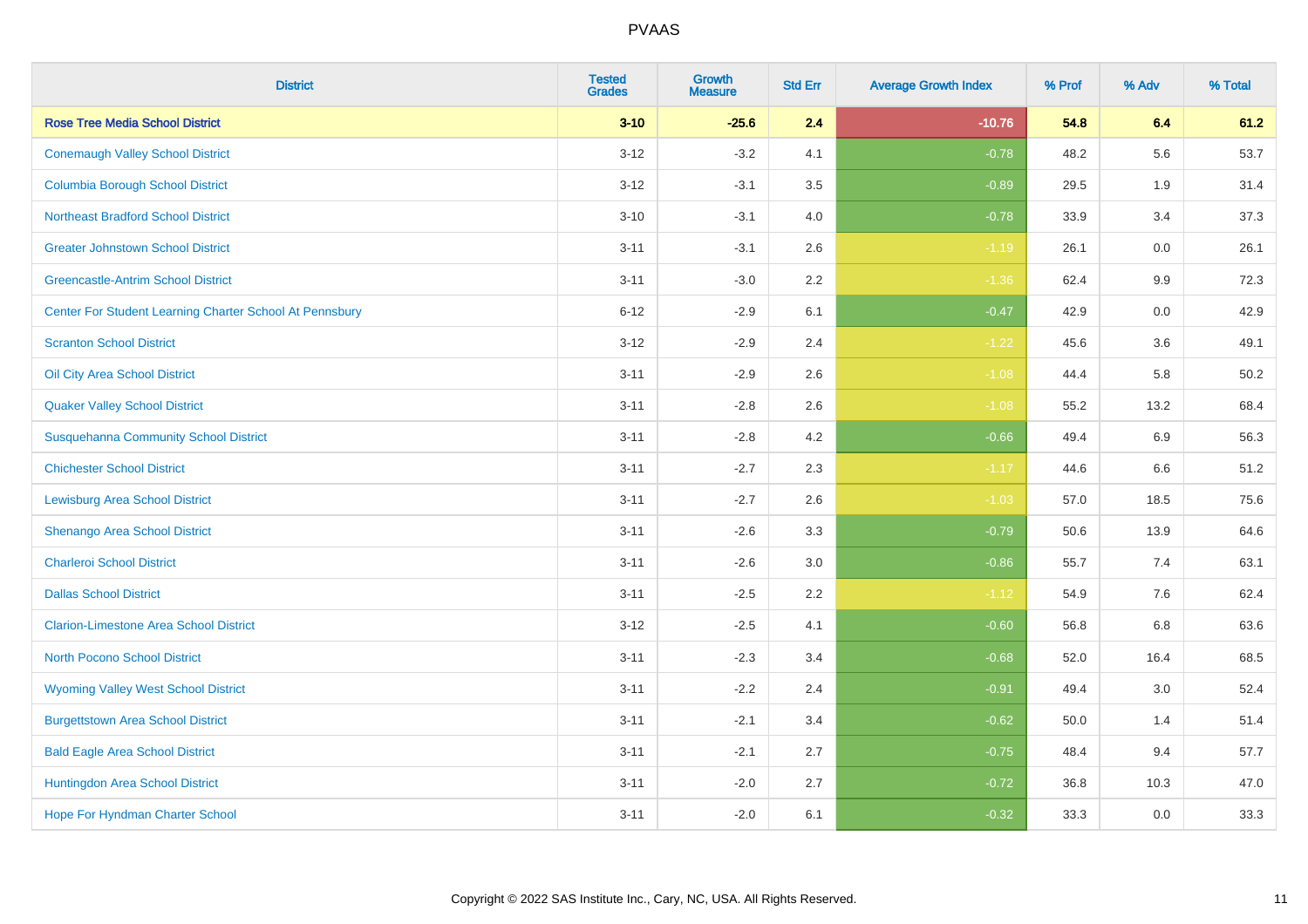| <b>District</b>                          | <b>Tested</b><br><b>Grades</b> | Growth<br><b>Measure</b> | <b>Std Err</b> | <b>Average Growth Index</b> | % Prof | % Adv   | % Total |
|------------------------------------------|--------------------------------|--------------------------|----------------|-----------------------------|--------|---------|---------|
| <b>Rose Tree Media School District</b>   | $3 - 10$                       | $-25.6$                  | 2.4            | $-10.76$                    | 54.8   | 6.4     | 61.2    |
| <b>Montour School District</b>           | $3 - 11$                       | $-1.8$                   | 2.1            | $-0.88$                     | 61.4   | 15.1    | 76.5    |
| <b>North Hills School District</b>       | $3 - 11$                       | $-1.8$                   | 1.8            | $-0.96$                     | 59.1   | 14.1    | 73.2    |
| <b>Phoenixville Area School District</b> | $3 - 11$                       | $-1.7$                   | 2.1            | $-0.83$                     | 59.9   | 10.6    | 70.5    |
| <b>Chartiers Valley School District</b>  | $3 - 11$                       | $-1.7$                   | 2.0            | $-0.81$                     | 54.7   | 8.4     | 63.1    |
| <b>Mid Valley School District</b>        | $3 - 10$                       | $-1.7$                   | 3.0            | $-0.55$                     | 45.1   | 7.8     | 52.9    |
| South Side Area School District          | $3 - 11$                       | $-1.6$                   | 3.3            | $-0.48$                     | 50.0   | $6.8\,$ | 56.8    |
| <b>Cornell School District</b>           | $3 - 11$                       | $-1.6$                   | 5.0            | $-0.32$                     | 33.8   | 1.5     | 35.4    |
| <b>Lehighton Area School District</b>    | $3 - 11$                       | $-1.6$                   | 2.3            | $-0.70$                     | 51.1   | 5.6     | 56.7    |
| <b>Central Greene School District</b>    | $3 - 11$                       | $-1.6$                   | 2.8            | $-0.55$                     | 54.2   | 2.8     | 57.0    |
| <b>Lebanon School District</b>           | $3 - 11$                       | $-1.6$                   | 1.9            | $-0.80$                     | 24.4   | 2.6     | 27.0    |
| <b>Sharpsville Area School District</b>  | $3 - 11$                       | $-1.4$                   | 3.5            | $-0.40$                     | 55.2   | 13.4    | 68.7    |
| <b>Seneca Valley School District</b>     | $3 - 11$                       | $-1.4$                   | 1.4            | $-0.99$                     | 57.2   | 11.4    | 68.6    |
| <b>Cheltenham School District</b>        | $3 - 11$                       | $-1.4$                   | 2.1            | $-0.67$                     | 46.1   | 10.0    | 56.1    |
| <b>Wyoming Area School District</b>      | $3 - 10$                       | $-1.3$                   | 2.6            | $-0.50$                     | 53.8   | 10.8    | 64.6    |
| <b>Bellwood-Antis School District</b>    | $3 - 10$                       | $-1.2$                   | 3.2            | $-0.39$                     | 55.1   | 10.1    | 65.2    |
| <b>Palmerton Area School District</b>    | $3 - 11$                       | $-1.2$                   | 3.0            | $-0.39$                     | 57.4   | 5.0     | 62.4    |
| Mt Lebanon School District               | $3 - 11$                       | $-1.0$                   | 1.5            | $-0.70$                     | 61.9   | 24.0    | 85.9    |
| <b>North Schuylkill School District</b>  | $3 - 11$                       | $-1.0$                   | 2.4            | $-0.42$                     | 41.8   | 5.1     | 46.8    |
| <b>Manheim Township School District</b>  | $3 - 12$                       | $-0.9$                   | 1.6            | $-0.58$                     | 53.2   | 15.5    | 68.7    |
| <b>Lakeview School District</b>          | $3 - 11$                       | $-0.9$                   | 3.7            | $-0.24$                     | 60.3   | 3.2     | 63.5    |
| <b>Glendale School District</b>          | $3 - 10$                       | $-0.9$                   | 3.7            | $-0.24$                     | 50.0   | 5.4     | 55.4    |
| <b>Conewago Valley School District</b>   | $3 - 12$                       | $-0.9$                   | 2.0            | $-0.45$                     | 51.7   | 9.6     | 61.3    |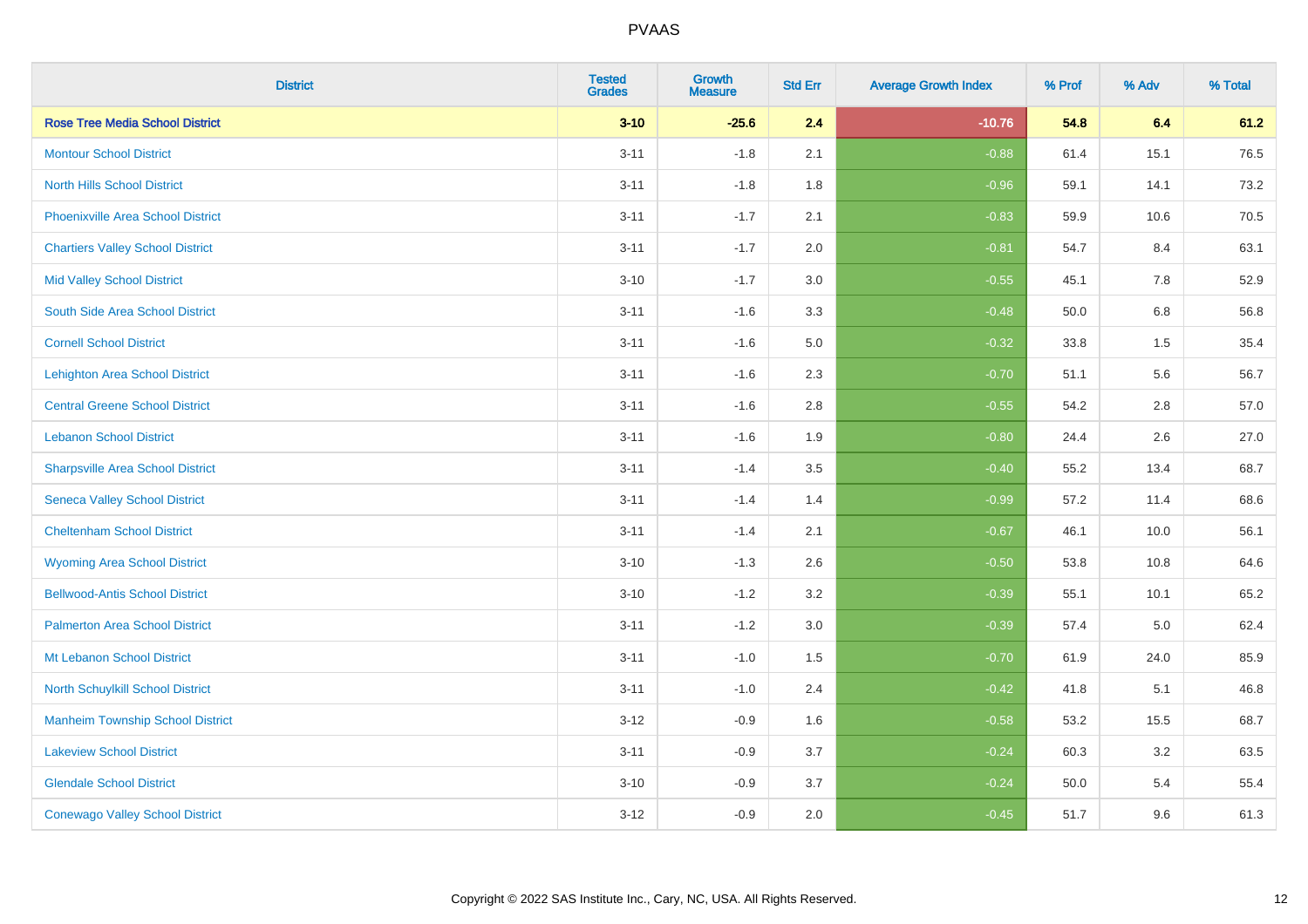| <b>District</b>                                    | <b>Tested</b><br><b>Grades</b> | <b>Growth</b><br><b>Measure</b> | <b>Std Err</b> | <b>Average Growth Index</b> | % Prof | % Adv | % Total |
|----------------------------------------------------|--------------------------------|---------------------------------|----------------|-----------------------------|--------|-------|---------|
| <b>Rose Tree Media School District</b>             | $3 - 10$                       | $-25.6$                         | 2.4            | $-10.76$                    | 54.8   | 6.4   | 61.2    |
| <b>Elizabethtown Area School District</b>          | $3 - 12$                       | $-0.9$                          | 1.9            | $-0.47$                     | 50.0   | 11.2  | 61.2    |
| <b>Millville Area School District</b>              | $3 - 12$                       | $-0.9$                          | 4.7            | $-0.18$                     | 51.4   | 5.4   | 56.8    |
| <b>Bangor Area School District</b>                 | $3 - 12$                       | $-0.9$                          | 2.0            | $-0.43$                     | 44.3   | 4.7   | 49.0    |
| <b>Canon-Mcmillan School District</b>              | $3 - 11$                       | $-0.8$                          | 1.6            | $-0.50$                     | 58.7   | 15.9  | 74.6    |
| <b>Shaler Area School District</b>                 | $3 - 11$                       | $-0.8$                          | 1.9            | $-0.43$                     | 49.1   | 9.6   | 58.7    |
| Albert Gallatin Area School District               | $3 - 11$                       | $-0.8$                          | 2.4            | $-0.32$                     | 54.5   | 10.0  | 64.6    |
| <b>Westinghouse Arts Academy Charter School</b>    | $9 - 10$                       | $-0.7$                          | 3.6            | $-0.19$                     | 59.2   | 8.4   | 67.6    |
| <b>Achievement House Charter School</b>            | $7 - 11$                       | $-0.7$                          | 4.0            | $-0.17$                     | 32.5   | 2.6   | 35.1    |
| <b>Otto-Eldred School District</b>                 | $3 - 11$                       | $-0.7$                          | 4.2            | $-0.15$                     | 56.2   | 6.2   | 62.5    |
| <b>Panther Valley School District</b>              | $3 - 12$                       | $-0.6$                          | 3.3            | $-0.19$                     | 47.9   | 4.3   | 52.1    |
| <b>Tuscarora School District</b>                   | $3 - 11$                       | $-0.6$                          | 2.3            | $-0.27$                     | 45.1   | 8.1   | 53.2    |
| <b>Girard School District</b>                      | $3 - 11$                       | $-0.6$                          | 2.7            | $-0.22$                     | 53.9   | 15.6  | 69.6    |
| <b>Mount Carmel Area School District</b>           | $3 - 11$                       | $-0.6$                          | 3.1            | $-0.18$                     | 45.3   | 2.1   | 47.4    |
| <b>Central Fulton School District</b>              | $3 - 11$                       | $-0.5$                          | 3.5            | $-0.14$                     | 51.4   | 8.6   | 60.0    |
| Philadelphia Electrical & Tech Charter High School | $10 - 10$                      | $-0.5$                          | 2.9            | $-0.15$                     | 8.8    | 0.0   | $8.8\,$ |
| <b>Blue Ridge School District</b>                  | $3 - 11$                       | $-0.5$                          | 3.6            | $-0.12$                     | 44.6   | 3.1   | 47.7    |
| <b>Oley Valley School District</b>                 | $3 - 11$                       | $-0.4$                          | 2.8            | $-0.15$                     | 43.1   | 12.9  | 56.0    |
| <b>Harrisburg City School District</b>             | $3 - 11$                       | $-0.4$                          | 2.1            | $-0.19$                     | 15.1   | 0.4   | 15.5    |
| <b>Penn Manor School District</b>                  | $3 - 11$                       | $-0.4$                          | 1.6            | $-0.25$                     | 51.9   | 12.6  | 64.5    |
| New Kensington-Arnold School District              | $3 - 11$                       | $-0.4$                          | 3.8            | $-0.10$                     | 40.7   | 3.7   | 44.4    |
| <b>Crestwood School District</b>                   | $3 - 11$                       | $-0.4$                          | 2.4            | $-0.17$                     | 57.4   | 17.0  | 74.4    |
| <b>Southern Lehigh School District</b>             | $3 - 11$                       | $-0.4$                          | 2.3            | $-0.17$                     | 66.1   | 11.9  | 78.0    |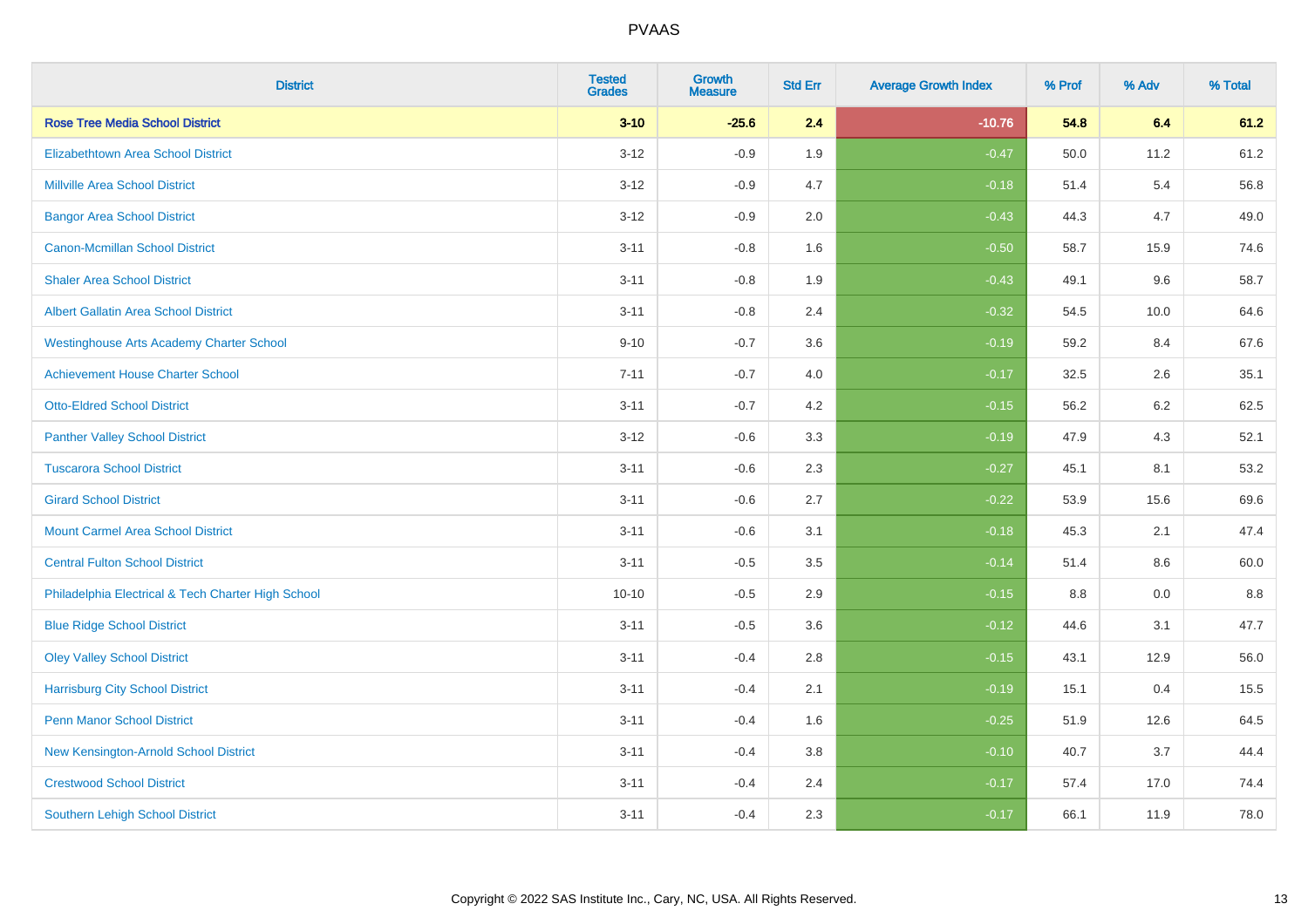| <b>District</b>                          | <b>Tested</b><br><b>Grades</b> | <b>Growth</b><br><b>Measure</b> | <b>Std Err</b> | <b>Average Growth Index</b> | % Prof | % Adv   | % Total |
|------------------------------------------|--------------------------------|---------------------------------|----------------|-----------------------------|--------|---------|---------|
| <b>Rose Tree Media School District</b>   | $3 - 10$                       | $-25.6$                         | 2.4            | $-10.76$                    | 54.8   | 6.4     | 61.2    |
| <b>Bellefonte Area School District</b>   | $3 - 11$                       | $-0.4$                          | 2.2            | $-0.17$                     | 47.6   | 10.6    | 58.2    |
| <b>Avella Area School District</b>       | $3-12$                         | $-0.3$                          | 4.7            | $-0.05$                     | 49.3   | 14.5    | 63.8    |
| <b>Chester-Upland School District</b>    | $3 - 11$                       | $-0.3$                          | 2.7            | $-0.09$                     | 13.8   | 0.8     | 14.6    |
| <b>Mercer Area School District</b>       | $3 - 11$                       | $-0.2$                          | 3.3            | $-0.06$                     | 56.0   | 8.0     | 64.0    |
| <b>Kutztown Area School District</b>     | $3-12$                         | $-0.2$                          | 3.2            | $-0.05$                     | 55.4   | 13.3    | 68.7    |
| <b>Warren County School District</b>     | $3 - 11$                       | $-0.1$                          | 1.8            | $-0.06$                     | 37.2   | 5.3     | 42.6    |
| <b>Susquenita School District</b>        | $3 - 11$                       | $-0.1$                          | 2.8            | $-0.01$                     | 47.7   | 10.1    | 57.8    |
| <b>Penn Cambria School District</b>      | $3 - 11$                       | $-0.0$                          | 2.7            | $-0.01$                     | 61.5   | 7.7     | 69.2    |
| <b>Wilkes-Barre Area School District</b> | $3 - 11$                       | 0.1                             | 3.2            | 0.02                        | 35.5   | 5.4     | 40.9    |
| East Stroudsburg Area School District    | $3 - 11$                       | 0.1                             | 1.6            | 0.05                        | 45.8   | 7.8     | 53.6    |
| <b>Hempfield School District</b>         | $3 - 11$                       | 0.1                             | 1.4            | 0.08                        | 58.2   | 9.9     | 68.2    |
| <b>West Branch Area School District</b>  | $3 - 11$                       | 0.2                             | 3.8            | 0.05                        | 47.2   | 1.9     | 49.1    |
| Northern Lebanon School District         | $3 - 11$                       | 0.4                             | 2.5            | 0.15                        | 28.0   | $3.0\,$ | 31.0    |
| <b>Danville Area School District</b>     | $3 - 11$                       | 0.4                             | 2.6            | 0.15                        | 57.4   | 18.4    | 75.7    |
| <b>Jersey Shore Area School District</b> | $3 - 11$                       | 0.5                             | 2.6            | 0.21                        | 47.1   | 9.2     | 56.2    |
| <b>Reynolds School District</b>          | $3 - 10$                       | 0.5                             | 3.4            | 0.16                        | 52.1   | 7.0     | 59.2    |
| <b>Brockway Area School District</b>     | $3 - 11$                       | 0.6                             | 3.6            | 0.16                        | 49.2   | 7.7     | 56.9    |
| <b>Smethport Area School District</b>    | $3 - 12$                       | 0.6                             | 3.9            | 0.15                        | 37.0   | 1.8     | 38.9    |
| <b>Greater Latrobe School District</b>   | $3 - 11$                       | 0.6                             | 1.9            | 0.31                        | 55.5   | 14.1    | 69.5    |
| <b>Lower Dauphin School District</b>     | $3 - 11$                       | 0.6                             | 1.9            | 0.33                        | 49.2   | 12.6    | 61.8    |
| <b>Bloomsburg Area School District</b>   | $3 - 10$                       | 0.7                             | 3.0            | 0.23                        | 55.9   | 11.8    | 67.6    |
| Insight PA Cyber Charter School          | $3 - 11$                       | 0.7                             | 5.7            | 0.12                        | 50.0   | 4.8     | 54.8    |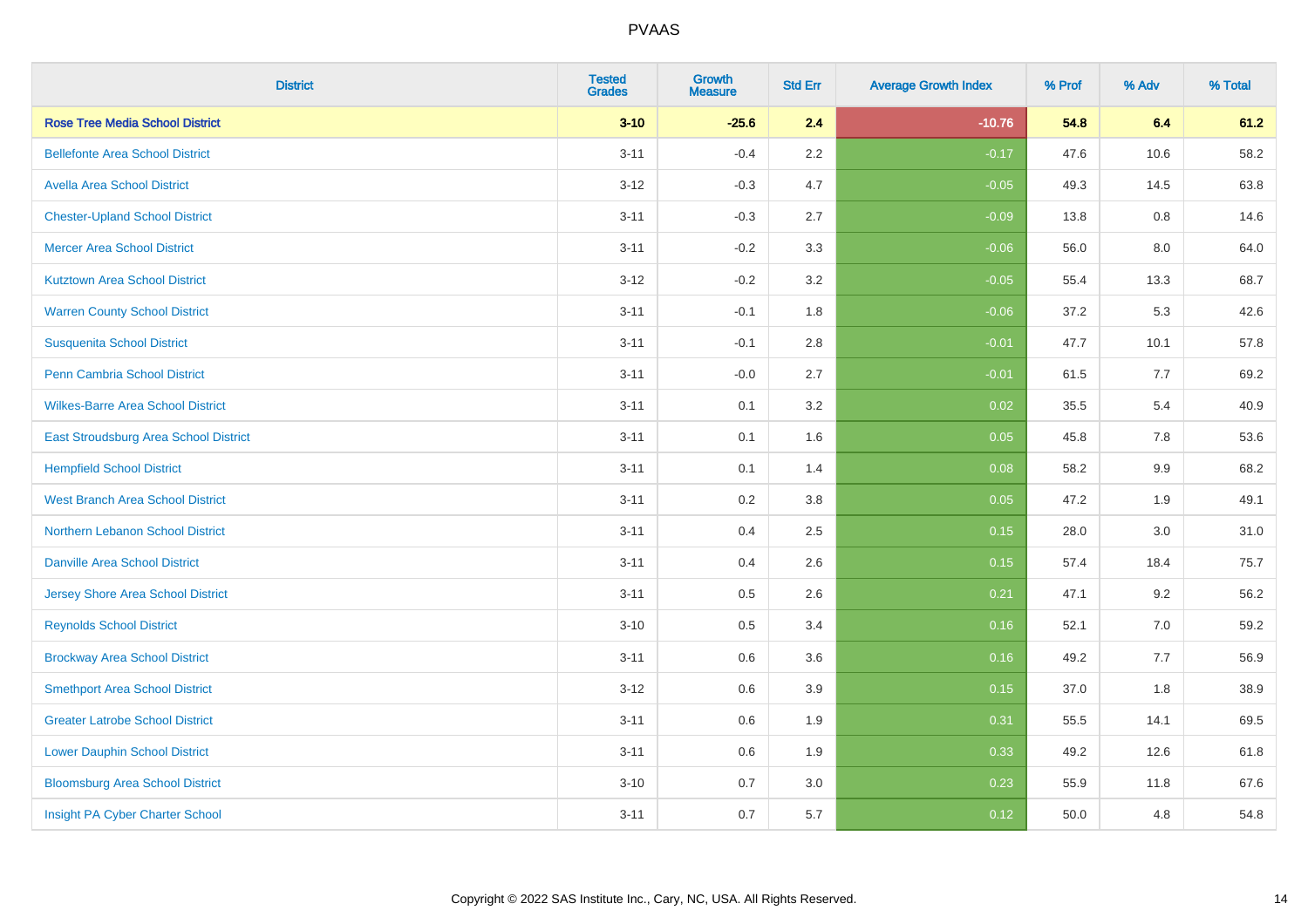| <b>District</b>                               | <b>Tested</b><br><b>Grades</b> | <b>Growth</b><br><b>Measure</b> | <b>Std Err</b> | <b>Average Growth Index</b> | % Prof | % Adv   | % Total |
|-----------------------------------------------|--------------------------------|---------------------------------|----------------|-----------------------------|--------|---------|---------|
| <b>Rose Tree Media School District</b>        | $3 - 10$                       | $-25.6$                         | 2.4            | $-10.76$                    | 54.8   | 6.4     | 61.2    |
| Lehigh Valley Academy Regional Charter School | $3 - 11$                       | 0.7                             | 2.3            | 0.32                        | 46.3   | $5.0\,$ | 51.4    |
| <b>Greenville Area School District</b>        | $3 - 11$                       | 0.7                             | 2.9            | 0.26                        | 53.4   | 6.9     | 60.3    |
| <b>Gateway School District</b>                | $3 - 11$                       | $0.8\,$                         | 2.2            | 0.38                        | 52.1   | 13.8    | 65.9    |
| <b>Wyomissing Area School District</b>        | $3 - 12$                       | 0.8                             | 2.6            | 0.33                        | 55.7   | 17.6    | 73.3    |
| <b>Wallingford-Swarthmore School District</b> | $3 - 10$                       | 0.9                             | 2.4            | 0.38                        | 64.4   | 22.7    | 87.1    |
| South Eastern School District                 | $3 - 11$                       | 0.9                             | 2.4            | 0.39                        | 54.8   | 6.6     | 61.4    |
| <b>Radnor Township School District</b>        | $3 - 12$                       | $1.0\,$                         | 2.1            | 0.50                        | 65.0   | 23.2    | 88.2    |
| <b>Lakeland School District</b>               | $3 - 11$                       | 1.1                             | 2.8            | 0.38                        | 48.6   | 3.7     | 52.3    |
| <b>Upper Adams School District</b>            | $3 - 11$                       | 1.3                             | 2.9            | 0.47                        | 55.2   | 8.6     | 63.8    |
| <b>Schuylkill Valley School District</b>      | $3 - 11$                       | 1.4                             | 2.5            | 0.56                        | 55.1   | 10.2    | 65.3    |
| <b>Newport School District</b>                | $3 - 12$                       | 1.4                             | 3.5            | 0.41                        | 51.5   | 10.3    | 61.8    |
| <b>Tussey Mountain School District</b>        | $3 - 12$                       | 1.5                             | 3.7            | 0.40                        | 38.6   | 1.8     | 40.4    |
| <b>Central Bucks School District</b>          | $3 - 11$                       | 1.6                             | 0.9            | 1.66                        | 63.0   | 16.8    | 79.8    |
| <b>Bensalem Township School District</b>      | $3 - 11$                       | 1.6                             | 1.6            | 0.98                        | 38.8   | 8.3     | 47.1    |
| <b>Athens Area School District</b>            | $3 - 11$                       | 1.6                             | 2.5            | 0.64                        | 46.9   | 7.6     | 54.5    |
| <b>Purchase Line School District</b>          | $3-12$                         | 1.7                             | 3.5            | 0.47                        | 43.1   | 5.4     | 48.5    |
| South Fayette Township School District        | $3 - 11$                       | 1.7                             | 2.0            | 0.88                        | 61.0   | 26.5    | 87.6    |
| <b>Baldwin-Whitehall School District</b>      | $3 - 11$                       | 1.8                             | 1.9            | 0.94                        | 58.6   | $8.6\,$ | 67.1    |
| <b>Laurel School District</b>                 | $3 - 11$                       | 1.8                             | 3.1            | 0.59                        | 70.1   | 2.3     | 72.4    |
| <b>West Jefferson Hills School District</b>   | $3 - 11$                       | 1.8                             | 2.1            | 0.88                        | 55.7   | 20.8    | 76.4    |
| <b>Williamsport Area School District</b>      | $3 - 11$                       | 1.9                             | 1.8            | 1.04                        | 44.1   | 12.8    | 56.9    |
| <b>Union Area School District</b>             | $3 - 11$                       | 1.9                             | 4.3            | 0.44                        | 61.5   | 0.0     | 61.5    |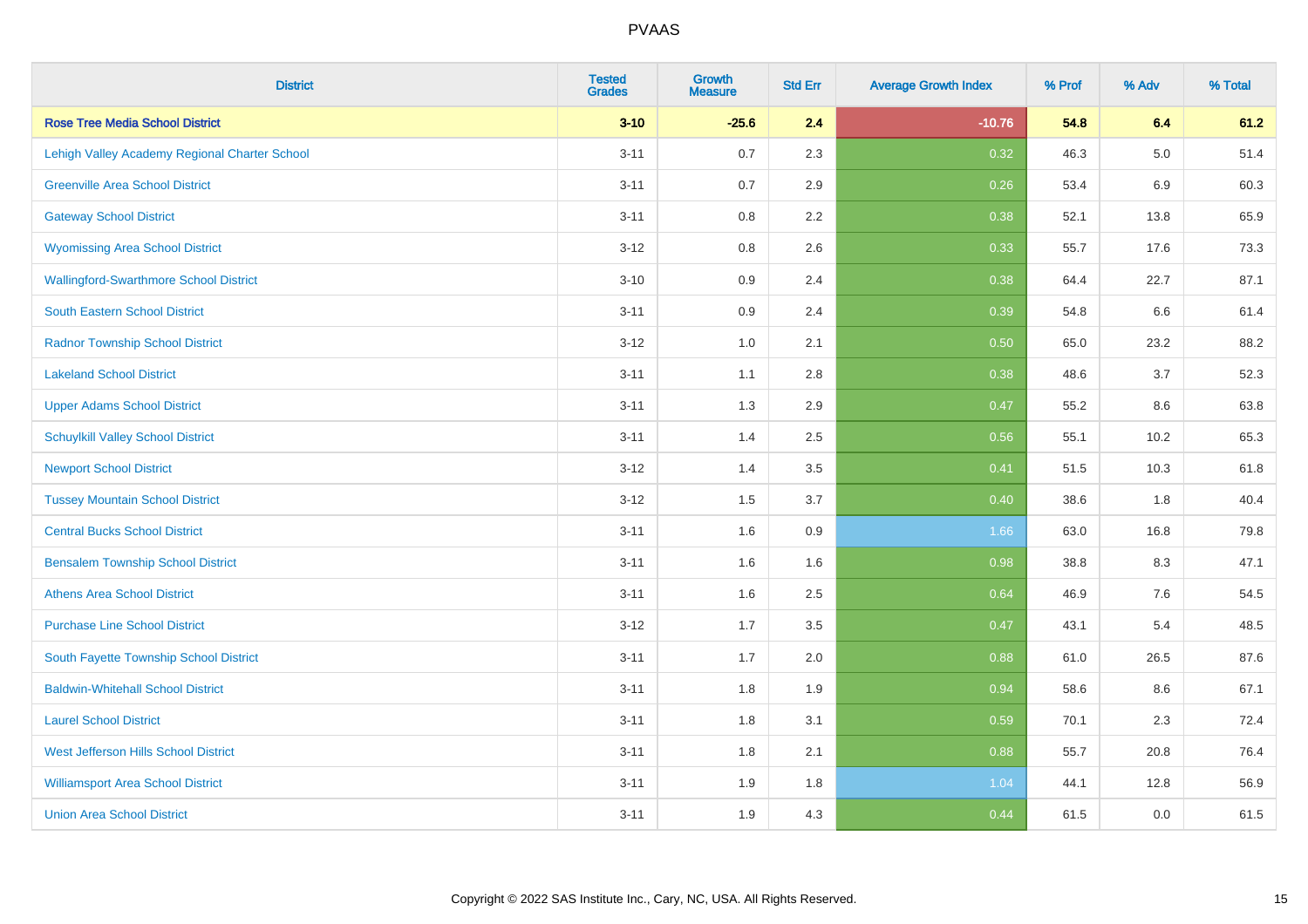| <b>District</b>                                | <b>Tested</b><br><b>Grades</b> | <b>Growth</b><br><b>Measure</b> | <b>Std Err</b> | <b>Average Growth Index</b> | % Prof | % Adv | % Total |
|------------------------------------------------|--------------------------------|---------------------------------|----------------|-----------------------------|--------|-------|---------|
| <b>Rose Tree Media School District</b>         | $3 - 10$                       | $-25.6$                         | 2.4            | $-10.76$                    | 54.8   | 6.4   | 61.2    |
| <b>Franklin Regional School District</b>       | $3 - 11$                       | 2.0                             | 1.9            | 1.02                        | 66.7   | 15.5  | 82.1    |
| <b>Marple Newtown School District</b>          | $3 - 11$                       | 2.0                             | 2.4            | 0.81                        | 57.6   | 12.8  | 70.4    |
| <b>Lower Moreland Township School District</b> | $3 - 11$                       | 2.0                             | 2.2            | 0.95                        | 62.8   | 17.0  | 79.8    |
| <b>Mastery Charter School - Thomas Campus</b>  | $3 - 10$                       | 2.1                             | 6.2            | 0.33                        | 28.6   | 0.0   | 28.6    |
| <b>Mcguffey School District</b>                | $3 - 11$                       | 2.1                             | 2.6            | 0.81                        | 57.7   | 3.1   | 60.8    |
| <b>Manheim Central School District</b>         | $3 - 11$                       | 2.1                             | 2.1            | 1.01                        | 53.2   | 11.6  | 64.8    |
| <b>United School District</b>                  | $3 - 11$                       | 2.1                             | 3.4            | 0.63                        | 60.3   | 6.6   | 66.9    |
| Northwestern Lehigh School District            | $3 - 11$                       | 2.2                             | 2.3            | 0.93                        | 53.3   | 9.7   | 63.0    |
| <b>Galeton Area School District</b>            | $3 - 11$                       | 2.2                             | 5.3            | 0.42                        | 41.3   | 4.4   | 45.6    |
| <b>Roberto Clemente Charter School</b>         | $3 - 12$                       | 2.2                             | 4.9            | 0.45                        | 27.5   | 5.0   | 32.5    |
| <b>Hanover Area School District</b>            | $3 - 11$                       | 2.2                             | 4.6            | 0.48                        | 42.9   | 5.7   | 48.6    |
| <b>Union School District</b>                   | $3 - 12$                       | 2.3                             | 4.2            | 0.54                        | 32.6   | 7.0   | 39.5    |
| <b>Tunkhannock Area School District</b>        | $3 - 11$                       | 2.3                             | 2.2            | 1.01                        | 44.9   | 9.6   | 54.6    |
| <b>Camp Hill School District</b>               | $3 - 12$                       | 2.3                             | 3.0            | 0.78                        | 53.6   | 17.5  | 71.1    |
| <b>Bedford Area School District</b>            | $3 - 11$                       | 2.5                             | 2.6            | 0.93                        | 48.5   | 10.0  | 58.5    |
| Mastery Charter High School-Lenfest Campus     | $7 - 11$                       | 2.5                             | 5.7            | 0.43                        | 40.0   | 0.0   | 40.0    |
| <b>Methacton School District</b>               | $3 - 11$                       | 2.5                             | 1.7            | 1.43                        | 62.5   | 16.4  | 79.0    |
| <b>Armstrong School District</b>               | $3 - 11$                       | 2.6                             | 1.7            | 1.53                        | 51.5   | 6.1   | 57.6    |
| <b>Hopewell Area School District</b>           | $3 - 11$                       | 2.6                             | 2.7            | 0.97                        | 58.4   | 4.0   | 62.4    |
| <b>Pottsgrove School District</b>              | $3 - 11$                       | 2.8                             | 2.0            | 1.35                        | 44.0   | 10.0  | 53.9    |
| <b>Forbes Road School District</b>             | $3 - 11$                       | 2.8                             | 5.1            | 0.56                        | 41.4   | 10.3  | 51.7    |
| <b>Central Cambria School District</b>         | $3 - 11$                       | 3.0                             | 2.5            | 1.17                        | 56.2   | 9.7   | 66.0    |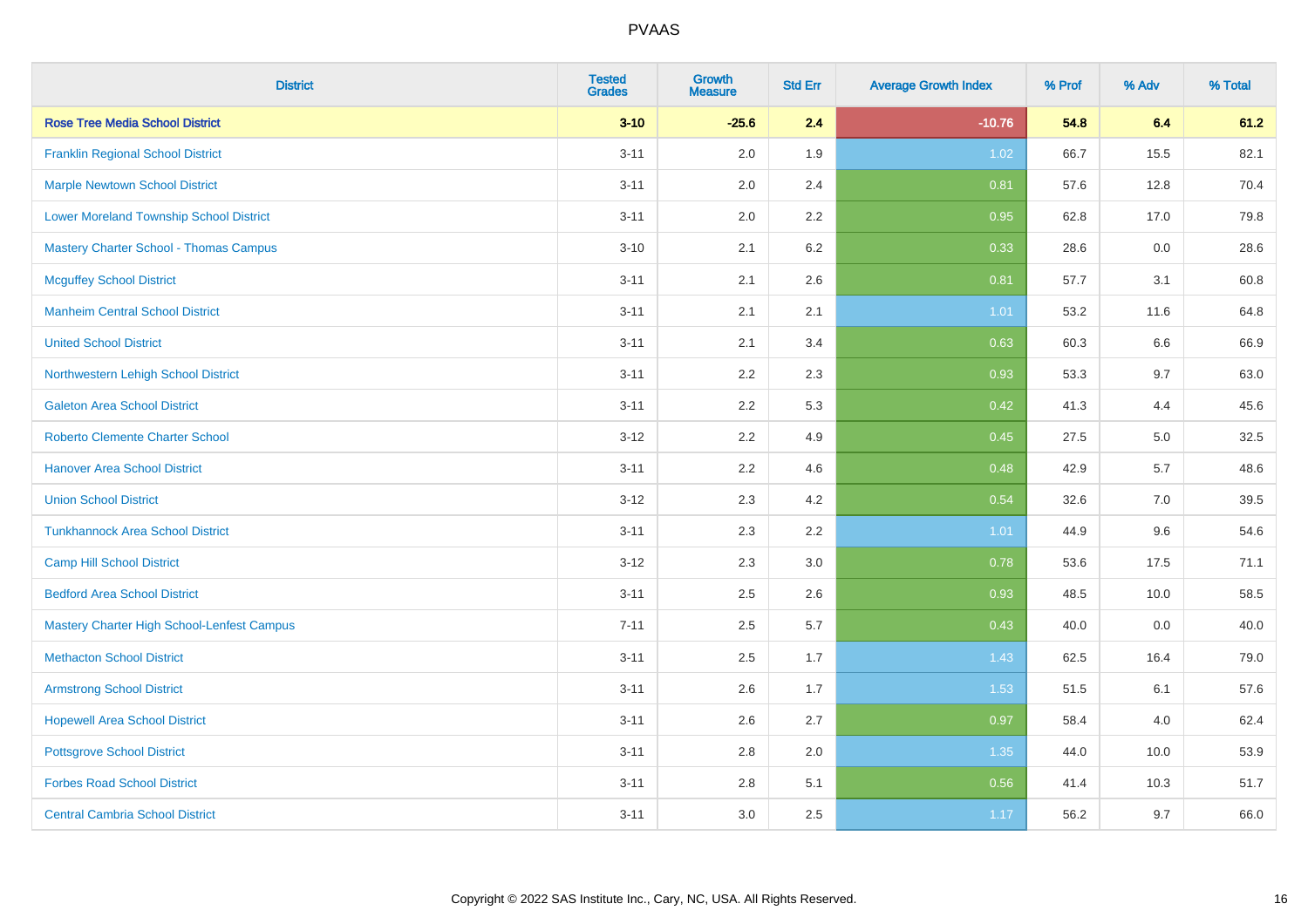| <b>District</b>                                    | <b>Tested</b><br><b>Grades</b> | <b>Growth</b><br><b>Measure</b> | <b>Std Err</b> | <b>Average Growth Index</b> | % Prof | % Adv | % Total |
|----------------------------------------------------|--------------------------------|---------------------------------|----------------|-----------------------------|--------|-------|---------|
| <b>Rose Tree Media School District</b>             | $3 - 10$                       | $-25.6$                         | 2.4            | $-10.76$                    | 54.8   | 6.4   | 61.2    |
| <b>General Mclane School District</b>              | $3 - 11$                       | 3.1                             | 2.9            | 1.07                        | 62.3   | 4.9   | 67.2    |
| <b>Millcreek Township School District</b>          | $3 - 11$                       | 3.1                             | 1.5            | 2.06                        | 55.6   | 14.2  | 69.7    |
| <b>Keystone School District</b>                    | $3 - 11$                       | 3.1                             | 3.3            | 0.94                        | 50.6   | 6.5   | 57.1    |
| <b>Pleasant Valley School District</b>             | $3 - 11$                       | 3.1                             | 2.0            | 1.57                        | 57.2   | 5.5   | 62.8    |
| <b>Donegal School District</b>                     | $3 - 12$                       | 3.1                             | 2.4            | 1.29                        | 60.6   | 9.1   | 69.7    |
| <b>Woodland Hills School District</b>              | $3 - 12$                       | 3.2                             | 2.6            | 1.22                        | 31.4   | 3.6   | 35.0    |
| <b>Commodore Perry School District</b>             | $3 - 11$                       | 3.2                             | 5.5            | 0.58                        | 58.3   | 0.0   | 58.3    |
| <b>West York Area School District</b>              | $3 - 12$                       | 3.2                             | 2.3            | 1.38                        | 53.8   | 4.4   | 58.2    |
| Altoona Area School District                       | $3 - 12$                       | 3.3                             | 1.6            | 1.99                        | 47.7   | 8.2   | 55.9    |
| <b>Southeastern Greene School District</b>         | $3 - 10$                       | 3.3                             | 4.6            | 0.72                        | 57.6   | 6.1   | 63.6    |
| <b>Spring Cove School District</b>                 | $3 - 11$                       | 3.4                             | 2.5            | 1.33                        | 47.8   | 12.7  | 60.4    |
| <b>Fairview School District</b>                    | $3 - 11$                       | 3.4                             | 2.6            | 1.32                        | 57.2   | 17.6  | 74.8    |
| <b>Clairton City School District</b>               | $3 - 11$                       | $3.5\,$                         | 3.7            | 0.95                        | 13.4   | 0.0   | 13.4    |
| <b>Lincoln Park Performing Arts Charter School</b> | $7 - 11$                       | 3.6                             | 2.5            | 1.42                        | 59.6   | 14.7  | 74.3    |
| <b>Conrad Weiser Area School District</b>          | $3 - 11$                       | 3.6                             | 2.2            | 1.63                        | 52.1   | 2.1   | 54.2    |
| <b>North Clarion County School District</b>        | $3 - 12$                       | 3.7                             | 4.3            | 0.85                        | 67.5   | 15.0  | 82.5    |
| <b>Hermitage School District</b>                   | $3 - 12$                       | 3.8                             | 2.4            | 1.60                        | 57.5   | 9.3   | 66.8    |
| <b>South Butler County School District</b>         | $3 - 10$                       | 3.9                             | 2.5            | 1.54                        | 53.1   | 16.6  | 69.7    |
| South Western School District                      | $3 - 12$                       | 3.9                             | 1.9            | 2.08                        | 60.2   | 8.1   | 68.3    |
| Esperanza Academy Charter School                   | $4 - 11$                       | 4.0                             | 2.5            | 1.61                        | 32.4   | 0.7   | 33.1    |
| Northampton Area School District                   | $3 - 11$                       | 4.0                             | 1.6            | 2.51                        | 52.3   | 10.8  | 63.1    |
| <b>Muhlenberg School District</b>                  | $3 - 10$                       | 4.0                             | 1.9            | 2.10                        | 34.2   | 2.6   | 36.8    |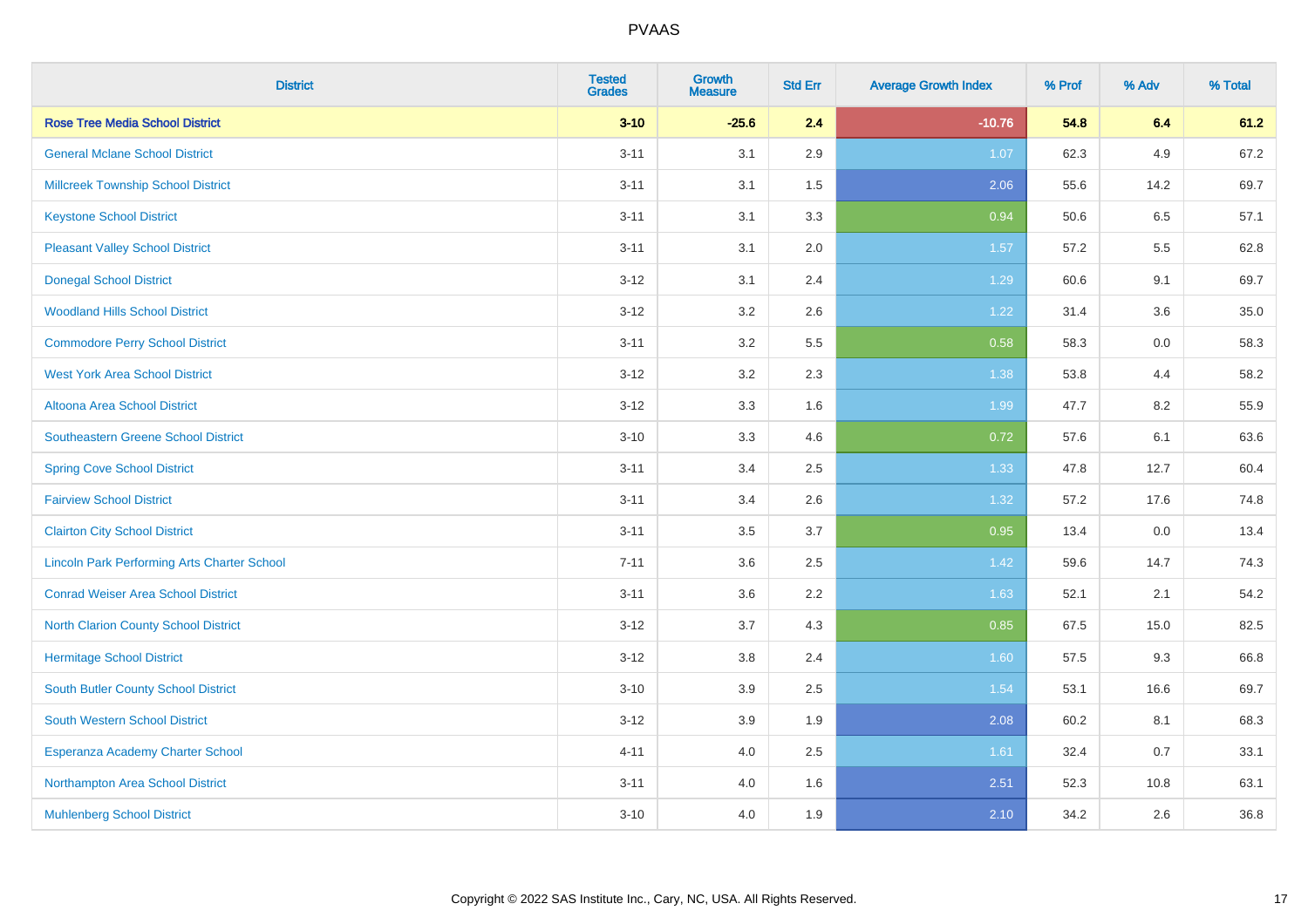| <b>District</b>                                 | <b>Tested</b><br><b>Grades</b> | <b>Growth</b><br><b>Measure</b> | <b>Std Err</b> | <b>Average Growth Index</b> | % Prof | % Adv | % Total |
|-------------------------------------------------|--------------------------------|---------------------------------|----------------|-----------------------------|--------|-------|---------|
| <b>Rose Tree Media School District</b>          | $3 - 10$                       | $-25.6$                         | 2.4            | $-10.76$                    | 54.8   | 6.4   | 61.2    |
| <b>Towanda Area School District</b>             | $3 - 11$                       | 4.0                             | 2.8            | 1.44                        | 39.4   | 6.6   | 46.0    |
| <b>Berlin Brothersvalley School District</b>    | $3 - 11$                       | 4.0                             | 4.2            | 0.96                        | 48.8   | 14.0  | 62.8    |
| <b>Neshaminy School District</b>                | $3 - 11$                       | 4.0                             | 1.3            | 3.02                        | 58.7   | 9.5   | 68.2    |
| <b>West Allegheny School District</b>           | $3 - 12$                       | 4.0                             | 2.1            | 1.96                        | 63.1   | 15.7  | 78.8    |
| Mastery Charter School - Shoemaker Campus       | $7 - 10$                       | 4.1                             | 3.0            | 1.34                        | 20.9   | 3.3   | 24.2    |
| <b>Line Mountain School District</b>            | $3 - 11$                       | 4.1                             | 3.2            | 1.27                        | 52.9   | 9.2   | 62.1    |
| <b>Governor Mifflin School District</b>         | $3 - 11$                       | 4.1                             | 1.8            | 2.33                        | 42.5   | 7.2   | 49.7    |
| <b>East Penn School District</b>                | $3 - 11$                       | 4.1                             | 1.3            | 3.27                        | 55.8   | 11.5  | 67.3    |
| <b>Ligonier Valley School District</b>          | $3 - 11$                       | 4.2                             | 3.1            | 1.34                        | 59.1   | 10.3  | 69.5    |
| <b>Loyalsock Township School District</b>       | $3 - 12$                       | 4.2                             | 2.8            | 1.47                        | 54.3   | 2.1   | 56.4    |
| <b>Punxsutawney Area School District</b>        | $3 - 11$                       | 4.2                             | 2.9            | 1.45                        | 55.0   | 5.5   | 60.6    |
| Meyersdale Area School District                 | $3 - 11$                       | 4.2                             | 4.0            | 1.07                        | 43.1   | 6.9   | 50.0    |
| <b>Laurel Highlands School District</b>         | $3 - 11$                       | 4.3                             | 2.4            | 1.81                        | 44.9   | 9.6   | 54.5    |
| <b>Central Dauphin School District</b>          | $3 - 11$                       | 4.4                             | 1.3            | 3.32                        | 53.3   | 7.4   | 60.7    |
| Leechburg Area School District                  | $3 - 11$                       | 4.4                             | 4.0            | 1.09                        | 47.8   | 19.6  | 67.4    |
| <b>Port Allegany School District</b>            | $3 - 11$                       | 4.4                             | 3.6            | 1.21                        | 28.1   | 9.4   | 37.5    |
| <b>Pottsville Area School District</b>          | $3 - 12$                       | 4.4                             | 2.3            | 1.94                        | 44.8   | 5.4   | 50.2    |
| <b>MaST Community Charter School II</b>         | $3 - 10$                       | 4.4                             | 3.2            | 1.37                        | 28.4   | 3.4   | 31.8    |
| <b>Burrell School District</b>                  | $3 - 11$                       | 4.5                             | 3.1            | 1.48                        | 58.5   | 13.8  | 72.3    |
| <b>Eastern Lancaster County School District</b> | $3 - 12$                       | 4.5                             | 2.2            | 2.09                        | 46.3   | 11.4  | 57.6    |
| Harmony Area School District                    | $3 - 10$                       | 4.5                             | 6.3            | 0.72                        | 33.3   | 13.3  | 46.7    |
| <b>Hempfield Area School District</b>           | $3 - 12$                       | 4.6                             | 1.6            | 2.86                        | 53.5   | 20.1  | 73.6    |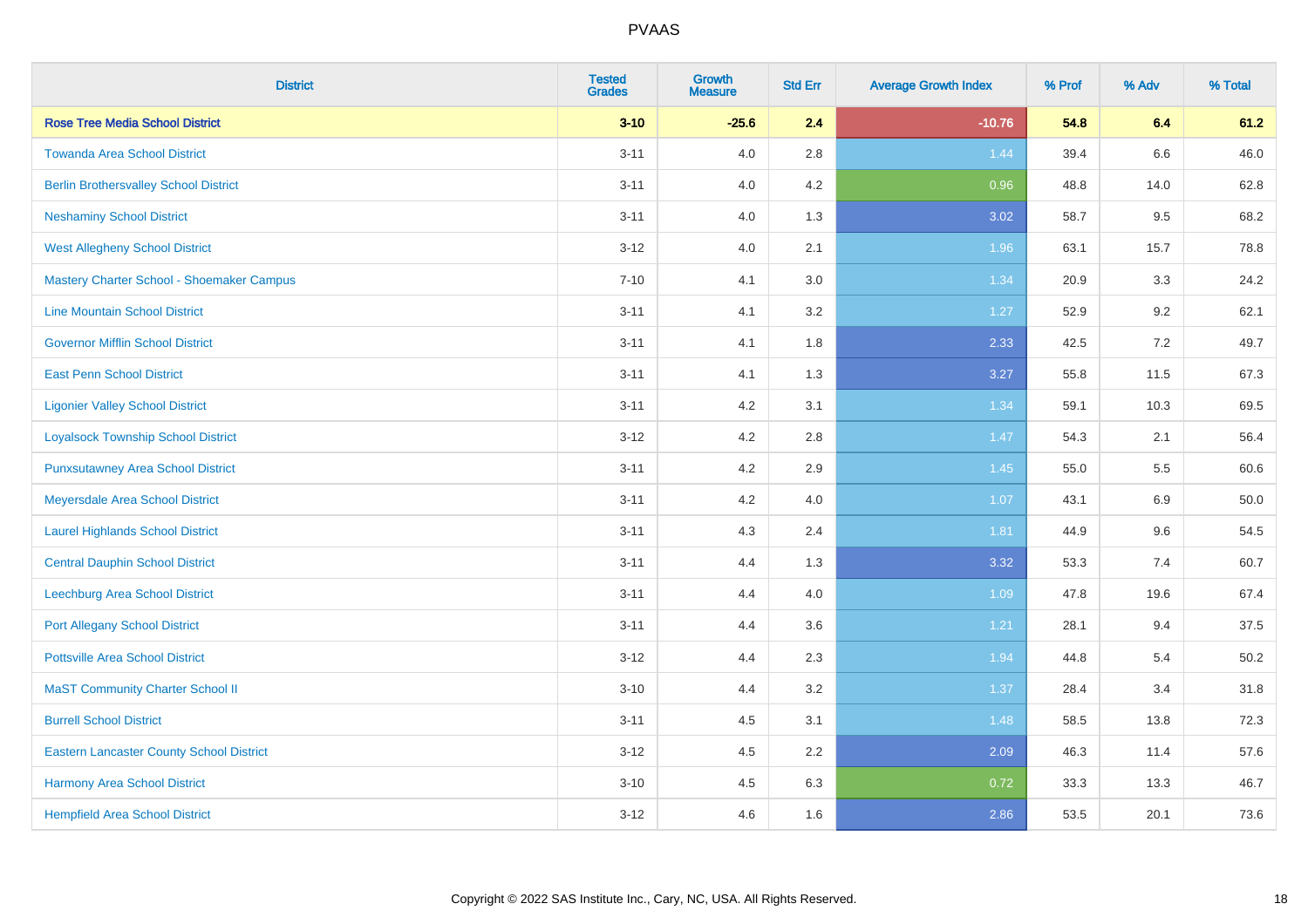| <b>District</b>                             | <b>Tested</b><br><b>Grades</b> | <b>Growth</b><br><b>Measure</b> | <b>Std Err</b> | <b>Average Growth Index</b> | % Prof | % Adv | % Total |
|---------------------------------------------|--------------------------------|---------------------------------|----------------|-----------------------------|--------|-------|---------|
| <b>Rose Tree Media School District</b>      | $3 - 10$                       | $-25.6$                         | 2.4            | $-10.76$                    | 54.8   | 6.4   | 61.2    |
| Pennsylvania Leadership Charter School      | $3 - 11$                       | 4.6                             | $2.2\,$        | 2.13                        | 55.4   | 11.2  | 66.7    |
| <b>Warrior Run School District</b>          | $3 - 11$                       | 4.6                             | 3.0            | 1.51                        | 40.9   | 8.1   | 49.0    |
| <b>New Brighton Area School District</b>    | $3 - 11$                       | 4.6                             | 3.1            | 1.47                        | 60.9   | 5.8   | 66.7    |
| <b>KIPP Dubois Charter School</b>           | $9 - 10$                       | 4.7                             | 3.3            | 1.40                        | 31.0   | 1.4   | 32.4    |
| <b>Blackhawk School District</b>            | $3 - 11$                       | 4.7                             | 2.3            | 2.01                        | 55.8   | 8.8   | 64.6    |
| <b>Halifax Area School District</b>         | $3 - 11$                       | 4.7                             | 3.9            | 1.22                        | 61.5   | 9.6   | 71.2    |
| <b>Beaver Area School District</b>          | $3 - 10$                       | 4.7                             | 2.4            | 1.94                        | 57.4   | 16.8  | 74.2    |
| Urban Pathways 6-12 Charter School          | $6 - 11$                       | 4.8                             | 6.4            | 0.75                        | 28.6   | 0.0   | 28.6    |
| <b>Kennett Consolidated School District</b> | $3 - 11$                       | 4.8                             | 1.8            | 2.61                        | 52.5   | 10.7  | 63.2    |
| Morrisville Borough School District         | $3 - 11$                       | 4.8                             | 4.3            | $1.10$                      | 30.2   | 2.3   | 32.6    |
| <b>Central Valley School District</b>       | $3 - 10$                       | 4.8                             | 2.4            | 1.98                        | 56.9   | 9.0   | 65.9    |
| <b>Sharon City School District</b>          | $3 - 11$                       | 4.9                             | 2.6            | 1.87                        | 48.2   | 5.3   | 53.4    |
| <b>Everett Area School District</b>         | $3 - 11$                       | 5.0                             | 3.4            | 1.47                        | 60.5   | 1.3   | 61.8    |
| <b>West Shore School District</b>           | $3 - 12$                       | 5.0                             | 1.4            | 3.59                        | 54.2   | 9.4   | 63.6    |
| <b>Peters Township School District</b>      | $3 - 11$                       | 5.0                             | 1.8            | 2.76                        | 59.8   | 26.1  | 85.9    |
| <b>Hampton Township School District</b>     | $3 - 11$                       | 5.1                             | 2.2            | 2.35                        | 54.0   | 28.2  | 82.2    |
| <b>Grove City Area School District</b>      | $3 - 12$                       | 5.1                             | 2.4            | 2.09                        | 36.4   | 16.5  | 52.8    |
| <b>Warwick School District</b>              | $3 - 11$                       | 5.2                             | 1.9            | 2.76                        | 46.4   | 17.0  | 63.3    |
| <b>Hanover Public School District</b>       | $3 - 11$                       | 5.2                             | 2.8            | 1.83                        | 52.2   | 14.4  | 66.7    |
| <b>Parkland School District</b>             | $3 - 11$                       | 5.3                             | 1.2            | 4.30                        | 58.0   | 22.3  | 80.4    |
| <b>Allentown City School District</b>       | $3 - 12$                       | 5.3                             | 1.4            | 3.88                        | 25.3   | 2.7   | 28.0    |
| <b>New Foundations Charter School</b>       | $3 - 11$                       | 5.4                             | 2.2            | 2.41                        | 47.2   | 2.5   | 49.8    |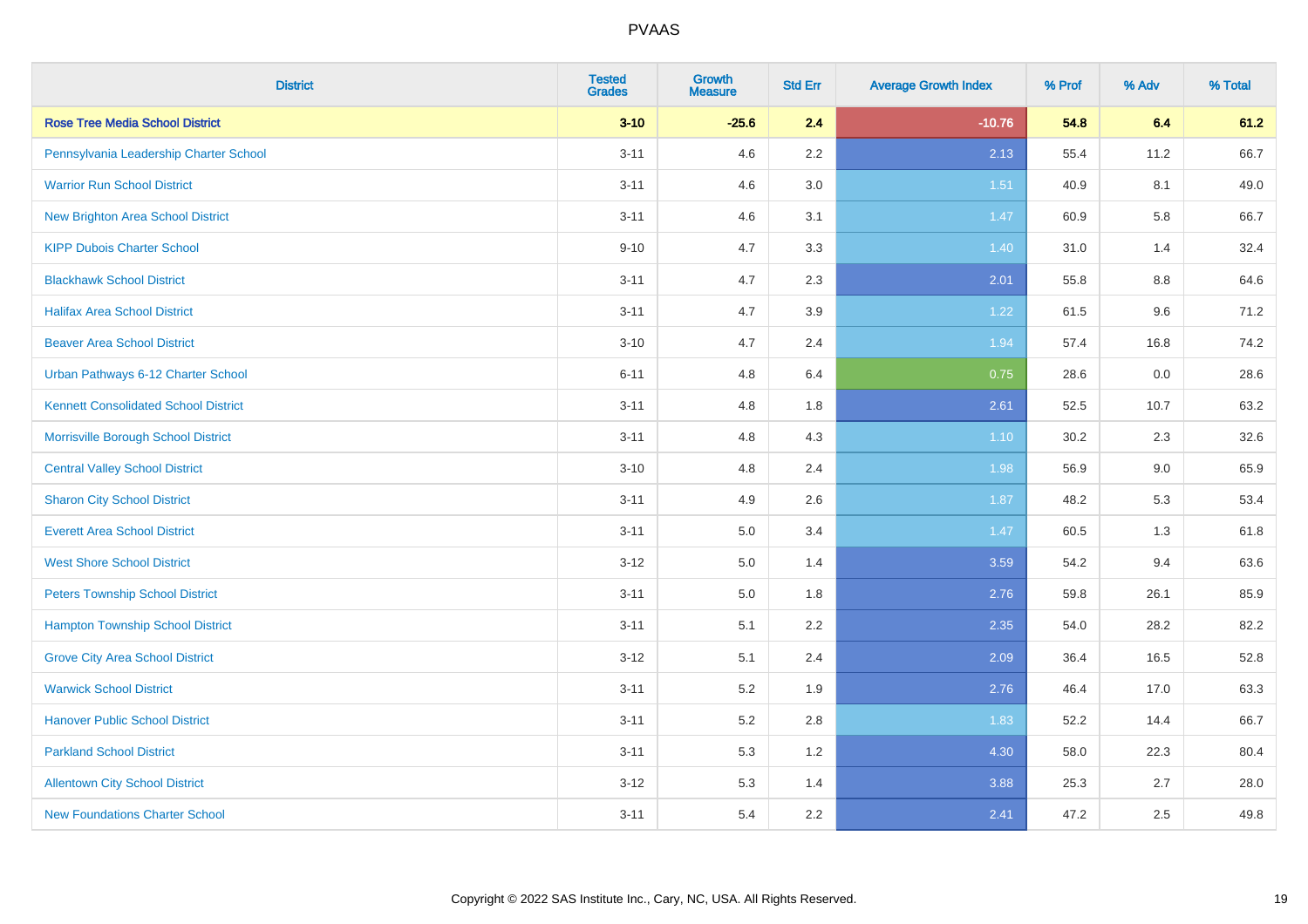| <b>District</b>                                  | <b>Tested</b><br><b>Grades</b> | <b>Growth</b><br><b>Measure</b> | <b>Std Err</b> | <b>Average Growth Index</b> | % Prof | % Adv | % Total |
|--------------------------------------------------|--------------------------------|---------------------------------|----------------|-----------------------------|--------|-------|---------|
| <b>Rose Tree Media School District</b>           | $3 - 10$                       | $-25.6$                         | 2.4            | $-10.76$                    | 54.8   | 6.4   | 61.2    |
| <b>Keystone Oaks School District</b>             | $3 - 11$                       | 5.5                             | 2.6            | 2.07                        | 53.2   | 12.1  | 65.4    |
| <b>Stroudsburg Area School District</b>          | $3 - 11$                       | 5.5                             | 1.9            | 2.88                        | 48.1   | 4.2   | 52.3    |
| <b>Lehigh Career &amp; Technical Institute</b>   | $10 - 12$                      | 5.6                             | 5.6            | 0.99                        | 78.3   | 0.0   | 78.3    |
| Palmyra Area School District                     | $3 - 11$                       | 5.6                             | 1.9            | 2.96                        | 56.4   | 15.6  | 72.0    |
| <b>Western Wayne School District</b>             | $3 - 11$                       | 5.6                             | 2.9            | 1.93                        | 41.3   | 17.4  | 58.7    |
| <b>Spring Grove Area School District</b>         | $3 - 11$                       | 5.6                             | 2.1            | 2.68                        | 55.1   | 15.0  | 70.1    |
| <b>Ephrata Area School District</b>              | $3 - 11$                       | 5.6                             | 1.8            | 3.12                        | 54.7   | 9.5   | 64.2    |
| Mastery Charter School - Pickett Campus          | $6 - 10$                       | 5.6                             | 5.7            | 1.00                        | 27.8   | 0.0   | 27.8    |
| <b>Bethel Park School District</b>               | $3 - 11$                       | $5.6\,$                         | 1.8            | 3.18                        | 65.3   | 18.6  | 83.9    |
| <b>Mars Area School District</b>                 | $3 - 10$                       | 5.7                             | 2.1            | 2.75                        | 57.9   | 18.2  | 76.1    |
| <b>Bentworth School District</b>                 | $3 - 11$                       | 5.7                             | 3.2            | 1.75                        | 44.2   | 19.5  | 63.6    |
| <b>Penncrest School District</b>                 | $3 - 11$                       | 5.7                             | 2.2            | 2.57                        | 47.2   | 7.1   | 54.3    |
| Daniel Boone Area School District                | $3 - 12$                       | 5.7                             | 2.0            | 2.88                        | 51.0   | 11.5  | 62.6    |
| <b>Tidioute Community Charter School</b>         | $3 - 11$                       | 5.7                             | 5.1            | 1.11                        | 34.4   | 21.9  | 56.2    |
| 21st Century Cyber Charter School                | $6 - 12$                       | 5.7                             | 2.3            | 2.50                        | 56.7   | 8.3   | 65.0    |
| Capital Area School for the Arts Charter School  | $9 - 11$                       | 5.8                             | 4.1            | 1.39                        | 59.3   | 18.6  | 78.0    |
| Community Academy Of Philadelphia Charter School | $3 - 11$                       | 5.8                             | 2.7            | 2.12                        | 26.7   | 0.9   | 27.6    |
| <b>Agora Cyber Charter School</b>                | $3 - 11$                       | 5.8                             | 2.6            | 2.28                        | 42.8   | 6.6   | 49.4    |
| <b>Collegium Charter School</b>                  | $3 - 10$                       | 5.9                             | 2.5            | 2.33                        | 38.1   | 7.9   | 46.0    |
| Mechanicsburg Area School District               | $3 - 11$                       | 5.9                             | 1.8            | 3.29                        | 57.2   | 13.7  | 70.9    |
| Northeastern York School District                | $3 - 11$                       | 5.9                             | 2.0            | 3.03                        | 51.1   | 16.6  | 67.6    |
| <b>Uniontown Area School District</b>            | $3 - 11$                       | 6.0                             | 3.2            | 1.87                        | 62.4   | 5.9   | 68.2    |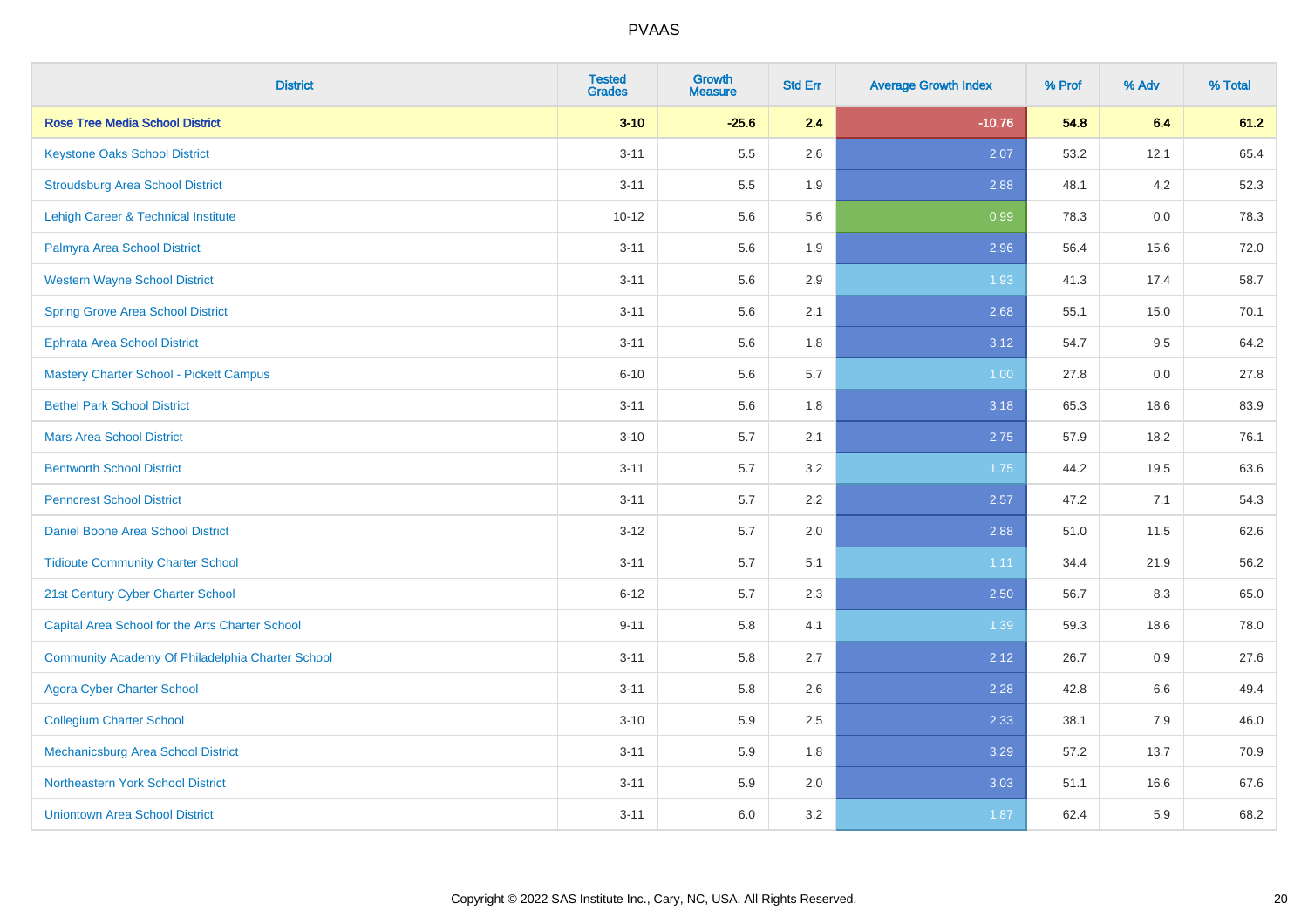| <b>District</b>                               | <b>Tested</b><br><b>Grades</b> | <b>Growth</b><br><b>Measure</b> | <b>Std Err</b> | <b>Average Growth Index</b> | % Prof | % Adv   | % Total |
|-----------------------------------------------|--------------------------------|---------------------------------|----------------|-----------------------------|--------|---------|---------|
| <b>Rose Tree Media School District</b>        | $3 - 10$                       | $-25.6$                         | 2.4            | $-10.76$                    | 54.8   | 6.4     | 61.2    |
| Hollidaysburg Area School District            | $3 - 11$                       | 6.0                             | 2.1            | 2.88                        | 57.1   | 12.3    | 69.4    |
| <b>Wilson Area School District</b>            | $3 - 11$                       | 6.0                             | 2.6            | 2.30                        | 48.7   | 8.5     | 57.2    |
| <b>Spring-Ford Area School District</b>       | $3 - 11$                       | $6.0\,$                         | 1.3            | 4.46                        | 60.8   | 16.5    | 77.4    |
| <b>Dover Area School District</b>             | $3 - 12$                       | 6.0                             | 2.1            | 2.94                        | 52.2   | 6.0     | 58.2    |
| <b>Connellsville Area School District</b>     | $3 - 11$                       | 6.1                             | 2.0            | 3.05                        | 45.4   | 7.8     | 53.2    |
| <b>Whitehall-Coplay School District</b>       | $3 - 11$                       | 6.1                             | 1.8            | 3.45                        | 49.3   | 7.4     | 56.6    |
| <b>Millersburg Area School District</b>       | $3 - 11$                       | 6.2                             | 3.8            | 1.63                        | 51.8   | 7.4     | 59.3    |
| <b>Northgate School District</b>              | $3 - 11$                       | 6.3                             | 3.6            | 1.73                        | 53.3   | 16.7    | 70.0    |
| <b>Salisbury Township School District</b>     | $3 - 11$                       | 6.3                             | 3.6            | 1.77                        | 46.2   | 6.6     | 52.8    |
| <b>Belle Vernon Area School District</b>      | $3 - 11$                       | 6.5                             | 2.6            | 2.44                        | 55.6   | 11.1    | 66.7    |
| <b>Steel Valley School District</b>           | $3 - 11$                       | 6.5                             | 3.4            | 1.89                        | 50.7   | 5.6     | 56.3    |
| <b>Wattsburg Area School District</b>         | $3 - 11$                       | 6.5                             | 2.7            | 2.43                        | 42.7   | 7.6     | 50.3    |
| <b>Sto-Rox School District</b>                | $3 - 10$                       | 6.6                             | 3.7            | 1.80                        | 13.4   | $0.0\,$ | 13.4    |
| <b>Franklin Area School District</b>          | $3 - 11$                       | 6.6                             | 2.8            | 2.34                        | 48.2   | 4.5     | 52.7    |
| <b>Richland School District</b>               | $3 - 11$                       | 6.7                             | 2.9            | 2.33                        | 62.2   | 19.2    | 81.4    |
| Pocono Mountain School District               | $3-12$                         | 6.8                             | 1.5            | 4.62                        | 45.8   | 5.0     | 50.7    |
| <b>Upper Darby School District</b>            | $3-12$                         | 6.9                             | 1.5            | 4.62                        | 45.0   | 6.7     | 51.7    |
| <b>Brookville Area School District</b>        | $3 - 11$                       | 6.9                             | 3.0            | 2.30                        | 55.2   | 15.6    | 70.8    |
| <b>Shanksville-Stonycreek School District</b> | $3 - 10$                       | 7.0                             | 5.9            | 1.20                        | 64.7   | 17.6    | 82.4    |
| <b>Esperanza Cyber Charter School</b>         | $3 - 11$                       | 7.1                             | 6.1            | 1.16                        | 9.1    | 0.0     | 9.1     |
| <b>Centennial School District</b>             | $3 - 10$                       | 7.1                             | 1.7            | 4.29                        | 50.1   | 8.7     | 58.9    |
| <b>Carlynton School District</b>              | $3 - 11$                       | 7.3                             | 3.3            | 2.22                        | 41.0   | 10.5    | 51.6    |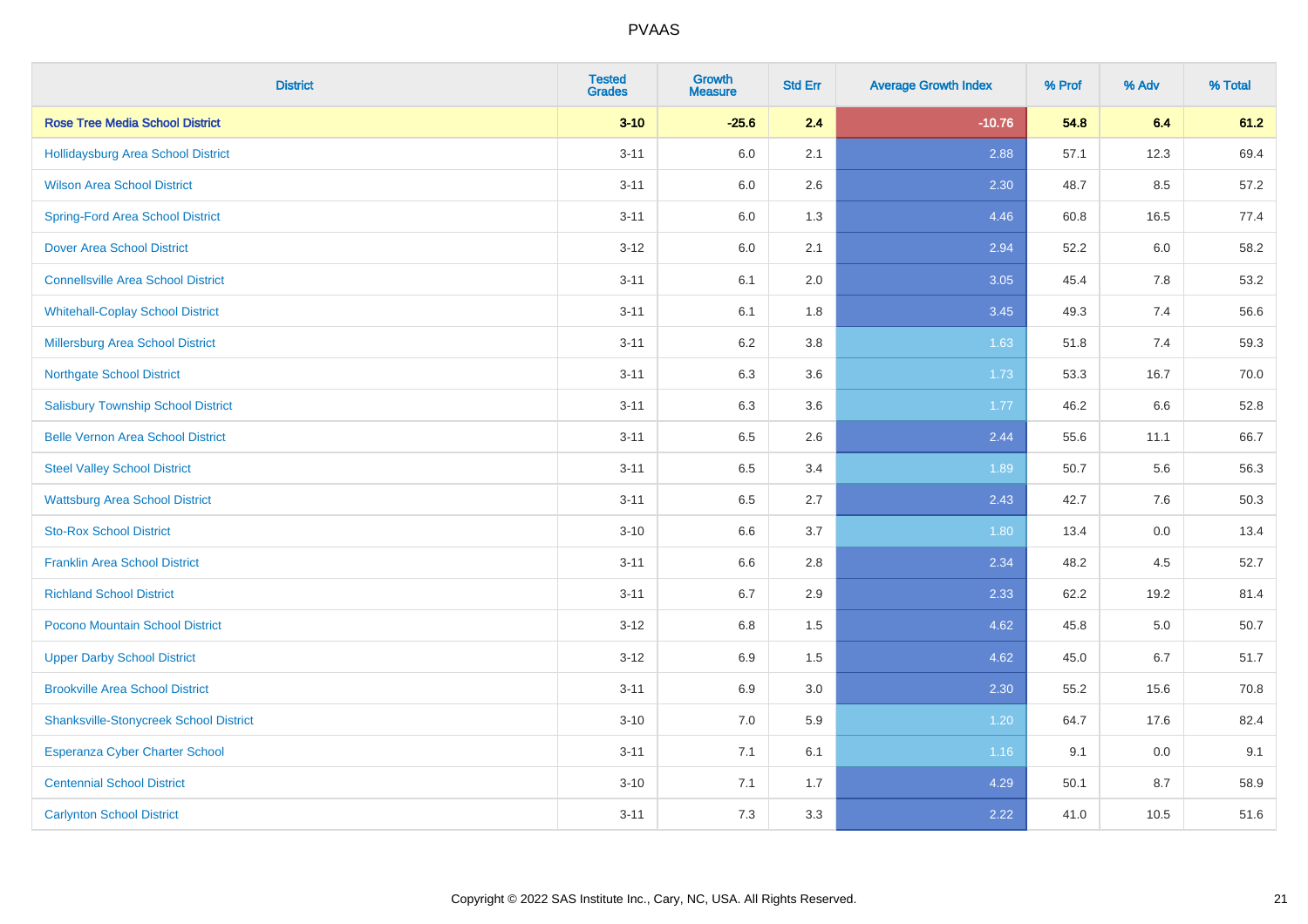| <b>District</b>                                        | <b>Tested</b><br><b>Grades</b> | <b>Growth</b><br><b>Measure</b> | <b>Std Err</b> | <b>Average Growth Index</b> | % Prof | % Adv | % Total |
|--------------------------------------------------------|--------------------------------|---------------------------------|----------------|-----------------------------|--------|-------|---------|
| <b>Rose Tree Media School District</b>                 | $3 - 10$                       | $-25.6$                         | 2.4            | $-10.76$                    | 54.8   | 6.4   | 61.2    |
| Lehigh Valley Charter High School For The Arts         | $9 - 10$                       | 7.3                             | 2.6            | 2.82                        | 62.3   | 18.2  | 80.5    |
| <b>Carbondale Area School District</b>                 | $3 - 10$                       | 7.4                             | 3.3            | 2.25                        | 56.6   | 2.6   | 59.2    |
| <b>Wilmington Area School District</b>                 | $3 - 11$                       | 7.5                             | 3.0            | 2.48                        | 55.1   | 5.1   | 60.2    |
| Philadelphia City School District                      | $3-12$                         | 7.5                             | 0.6            | 12.64                       | 38.4   | 7.0   | 45.4    |
| New Hope-Solebury School District                      | $3 - 11$                       | 7.5                             | 2.9            | 2.57                        | 68.2   | 22.7  | 90.9    |
| <b>Coudersport Area School District</b>                | $3 - 11$                       | 7.7                             | 3.7            | 2.06                        | 55.7   | 8.2   | 63.9    |
| Saint Marys Area School District                       | $3 - 11$                       | 7.8                             | 2.6            | 3.04                        | 57.0   | 8.2   | 65.2    |
| Allegheny-Clarion Valley School District               | $3 - 10$                       | 7.8                             | 4.7            | 1.65                        | 53.3   | 3.3   | 56.7    |
| <b>Wayne Highlands School District</b>                 | $3 - 11$                       | 7.8                             | 2.4            | 3.23                        | 52.3   | 13.1  | 65.4    |
| <b>Haverford Township School District</b>              | $3 - 11$                       | 8.0                             | 1.5            | 5.27                        | 53.0   | 25.5  | 78.6    |
| <b>Blacklick Valley School District</b>                | $3 - 11$                       | 8.0                             | 4.3            | 1.85                        | 34.1   | 0.0   | 34.1    |
| <b>Reach Cyber Charter School</b>                      | $3 - 11$                       | 8.1                             | 4.7            | 1.72                        | 42.4   | 4.6   | 47.0    |
| <b>Bethlehem-Center School District</b>                | $3 - 10$                       | 8.1                             | 3.3            | 2.46                        | 35.1   | 1.4   | 36.5    |
| Moon Area School District                              | $3 - 11$                       | 8.2                             | 1.9            | 4.25                        | 58.7   | 18.5  | 77.2    |
| <b>Monessen City School District</b>                   | $3 - 10$                       | 8.3                             | 4.5            | 1.85                        | 42.9   | 2.9   | 45.7    |
| Selinsgrove Area School District                       | $3-12$                         | 8.3                             | 2.3            | 3.54                        | 56.8   | 10.0  | 66.8    |
| Renaissance Academy Charter School                     | $3 - 11$                       | 8.3                             | 3.3            | 2.54                        | 45.6   | 22.8  | 68.4    |
| <b>William Penn School District</b>                    | $3 - 12$                       | 8.3                             | 2.1            | 3.99                        | 35.6   | 3.0   | 38.7    |
| <b>Cornwall-Lebanon School District</b>                | $3 - 11$                       | 8.3                             | 1.6            | 5.08                        | 47.2   | 8.4   | 55.6    |
| <b>Chester Charter Scholars Academy Charter School</b> | $3 - 12$                       | 8.4                             | 4.1            | 2.03                        | 23.4   | 0.0   | 23.4    |
| <b>Oswayo Valley School District</b>                   | $3-12$                         | 8.5                             | 5.0            | 1.68                        | 50.0   | 16.7  | 66.7    |
| <b>Allegheny Valley School District</b>                | $3 - 11$                       | 8.5                             | 3.9            | 2.17                        | 53.1   | 12.2  | 65.3    |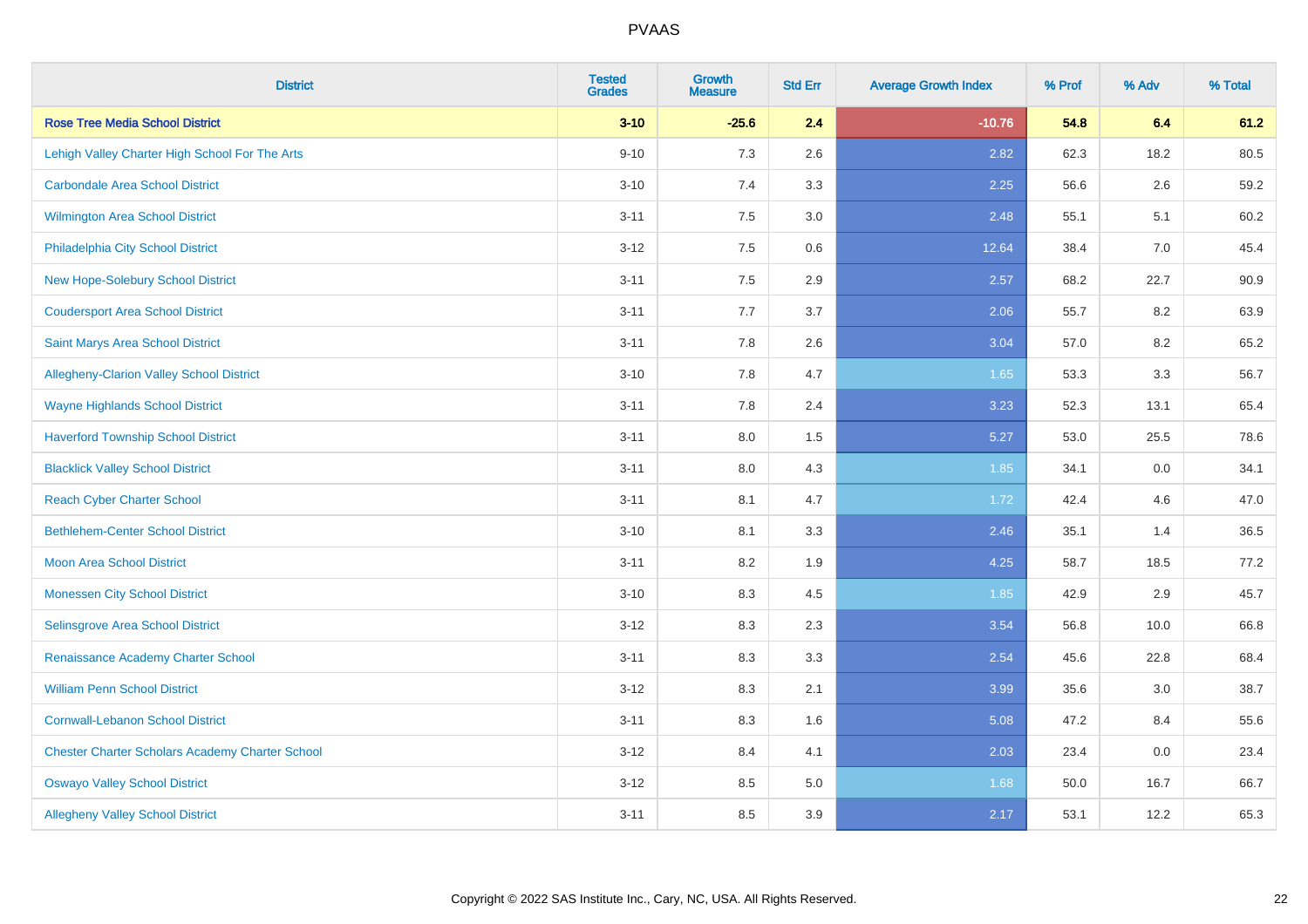| <b>District</b>                                    | <b>Tested</b><br><b>Grades</b> | <b>Growth</b><br><b>Measure</b> | <b>Std Err</b> | <b>Average Growth Index</b> | % Prof | % Adv   | % Total |
|----------------------------------------------------|--------------------------------|---------------------------------|----------------|-----------------------------|--------|---------|---------|
| <b>Rose Tree Media School District</b>             | $3 - 10$                       | $-25.6$                         | 2.4            | $-10.76$                    | 54.8   | 6.4     | 61.2    |
| Eastern Lebanon County School District             | $3 - 11$                       | 8.6                             | 2.2            | 3.84                        | 48.8   | 11.4    | 60.3    |
| <b>Conestoga Valley School District</b>            | $3 - 11$                       | 8.7                             | 1.8            | 4.69                        | 60.3   | 13.5    | 73.8    |
| <b>Wyalusing Area School District</b>              | $3-12$                         | 8.8                             | 3.3            | 2.68                        | 54.6   | 11.7    | 66.2    |
| <b>Wilson School District</b>                      | $3-12$                         | 8.8                             | 1.5            | 5.96                        | 52.6   | 14.6    | 67.2    |
| <b>Council Rock School District</b>                | $3 - 11$                       | 8.9                             | 1.2            | 7.65                        | 62.8   | 16.6    | 79.4    |
| <b>Hamburg Area School District</b>                | $3 - 11$                       | 8.9                             | 2.5            | 3.63                        | 43.5   | 8.2     | 51.7    |
| <b>Mckeesport Area School District</b>             | $3-12$                         | 9.0                             | 2.4            | 3.72                        | 31.0   | 4.5     | 35.5    |
| <b>Avon Grove Charter School</b>                   | $3 - 11$                       | 9.0                             | 2.9            | 3.13                        | 58.8   | 16.7    | 75.5    |
| <b>York Academy Regional Charter School</b>        | $3 - 11$                       | 9.0                             | 5.0            | 1.79                        | 55.2   | 0.0     | 55.2    |
| Ambridge Area School District                      | $3-12$                         | 9.1                             | 2.6            | 3.46                        | 50.4   | 10.7    | 61.1    |
| <b>Mifflin County School District</b>              | $3 - 11$                       | 9.1                             | 1.7            | 5.49                        | 47.1   | 6.7     | 53.8    |
| Octorara Area School District                      | $3 - 11$                       | 9.1                             | 2.4            | 3.82                        | 52.1   | 8.5     | 60.6    |
| <b>North Penn School District</b>                  | $3 - 11$                       | 9.1                             | 1.1            | 8.36                        | 55.8   | 17.0    | 72.8    |
| <b>Commonwealth Charter Academy Charter School</b> | $3 - 10$                       | 9.1                             | 1.9            | 4.90                        | 47.2   | 9.1     | 56.3    |
| <b>Cranberry Area School District</b>              | $3 - 12$                       | 9.2                             | 3.0            | 3.04                        | 47.5   | 10.2    | 57.6    |
| Pen Argyl Area School District                     | $3 - 12$                       | 9.2                             | 2.7            | 3.46                        | 50.0   | 12.6    | 62.6    |
| Pennsylvania Distance Learning Charter School      | $3-12$                         | 9.3                             | 4.2            | 2.22                        | 42.2   | 3.1     | 45.3    |
| <b>Bethlehem Area School District</b>              | $3 - 11$                       | 9.3                             | 1.1            | 8.15                        | 44.7   | 12.0    | 56.7    |
| <b>Tech Freire Charter School</b>                  | $9 - 11$                       | 9.3                             | 2.9            | 3.26                        | 18.0   | 1.1     | 19.1    |
| <b>Shippensburg Area School District</b>           | $3 - 11$                       | 9.3                             | 1.9            | 4.84                        | 53.1   | 10.2    | 63.3    |
| Multicultural Academy Charter School               | $9 - 11$                       | 9.5                             | 3.5            | 2.69                        | 22.0   | $0.0\,$ | 22.0    |
| <b>Hazleton Area School District</b>               | $3 - 11$                       | 9.6                             | 1.4            | 6.77                        | 45.0   | 7.8     | 52.9    |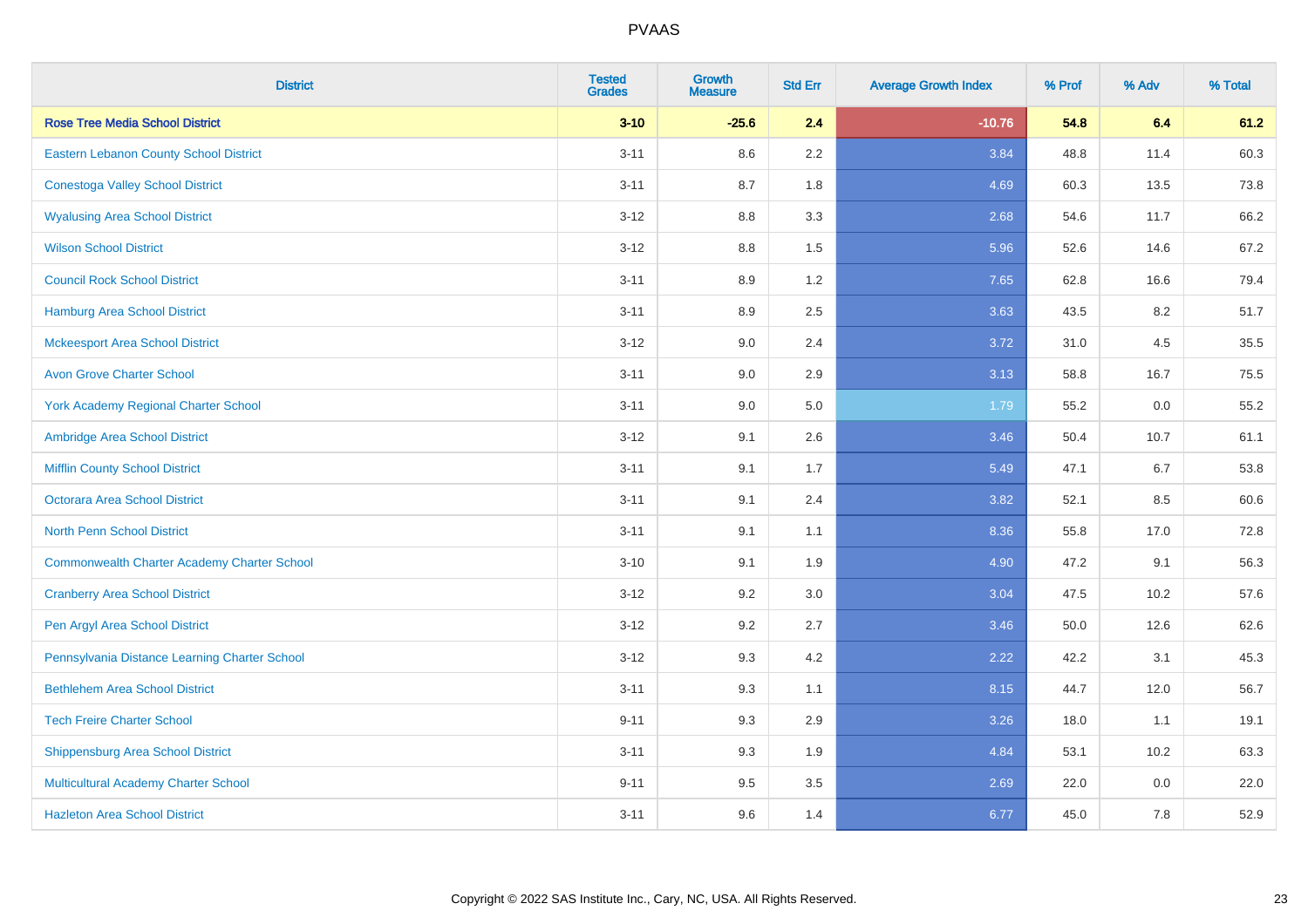| <b>District</b>                               | <b>Tested</b><br><b>Grades</b> | <b>Growth</b><br><b>Measure</b> | <b>Std Err</b> | <b>Average Growth Index</b> | % Prof | % Adv | % Total |
|-----------------------------------------------|--------------------------------|---------------------------------|----------------|-----------------------------|--------|-------|---------|
| <b>Rose Tree Media School District</b>        | $3 - 10$                       | $-25.6$                         | 2.4            | $-10.76$                    | 54.8   | 6.4   | 61.2    |
| <b>Eastern York School District</b>           | $3 - 11$                       | 9.6                             | 2.6            | 3.71                        | 56.3   | 12.6  | 68.9    |
| <b>Freeport Area School District</b>          | $3 - 10$                       | 9.7                             | 2.5            | 3.91                        | 57.5   | 17.8  | 75.3    |
| <b>Homer-Center School District</b>           | $3 - 11$                       | 9.7                             | 3.6            | 2.70                        | 45.1   | 17.2  | 62.3    |
| <b>Shenandoah Valley School District</b>      | $3 - 11$                       | 9.7                             | 3.9            | 2.49                        | 28.3   | 5.0   | 33.3    |
| Fox Chapel Area School District               | $3 - 11$                       | 9.8                             | 1.8            | 5.36                        | 56.6   | 28.6  | 85.2    |
| <b>Northern Cambria School District</b>       | $3 - 11$                       | 10.0                            | 3.3            | 3.04                        | 47.4   | 5.1   | 52.6    |
| <b>Avon Grove School District</b>             | $3 - 10$                       | 10.0                            | 1.6            | 6.26                        | 56.3   | 18.6  | 74.9    |
| <b>Ridley School District</b>                 | $3 - 12$                       | 10.0                            | 1.6            | 6.10                        | 45.6   | 8.2   | 53.8    |
| <b>Reading School District</b>                | $3 - 11$                       | 10.1                            | 1.4            | 7.25                        | 24.7   | 2.4   | 27.2    |
| <b>York Suburban School District</b>          | $3 - 11$                       | 10.1                            | 2.1            | 4.91                        | 53.5   | 27.8  | 81.3    |
| Dr Robert Ketterer Charter School Inc         | $6 - 12$                       | 10.1                            | 5.0            | 2.04                        | 14.9   | 0.4   | 15.3    |
| <b>Clarion Area School District</b>           | $3 - 11$                       | 10.3                            | 4.1            | 2.51                        | 45.4   | 14.6  | 60.0    |
| <b>Midd-West School District</b>              | $3 - 11$                       | 10.3                            | 2.7            | 3.80                        | 58.0   | 13.4  | 71.4    |
| <b>Cocalico School District</b>               | $3 - 11$                       | 10.6                            | 2.0            | 5.18                        | 50.8   | 14.1  | 64.8    |
| <b>Montgomery Area School District</b>        | $3 - 11$                       | 10.7                            | 3.6            | 2.96                        | 48.7   | 12.4  | 61.1    |
| Lake-Lehman School District                   | $3 - 11$                       | 10.8                            | 2.7            | 3.93                        | 55.3   | 7.9   | 63.2    |
| Montoursville Area School District            | $3 - 12$                       | 10.8                            | 2.5            | 4.24                        | 44.6   | 20.1  | 64.8    |
| <b>Garnet Valley School District</b>          | $3 - 10$                       | 10.9                            | 1.7            | 6.53                        | 67.1   | 19.0  | 86.1    |
| <b>Sayre Area School District</b>             | $3 - 11$                       | 11.2                            | 3.5            | 3.20                        | 52.2   | 7.5   | 59.7    |
| <b>Greater Nanticoke Area School District</b> | $3 - 12$                       | 11.2                            | 2.8            | 4.01                        | 38.0   | 12.4  | 50.4    |
| <b>Littlestown Area School District</b>       | $3 - 11$                       | 11.4                            | 2.5            | 4.62                        | 55.2   | 10.4  | 65.6    |
| Mastery Charter School - Hardy Williams       | $3 - 11$                       | 11.4                            | 3.4            | 3.33                        | 44.3   | 5.7   | 50.0    |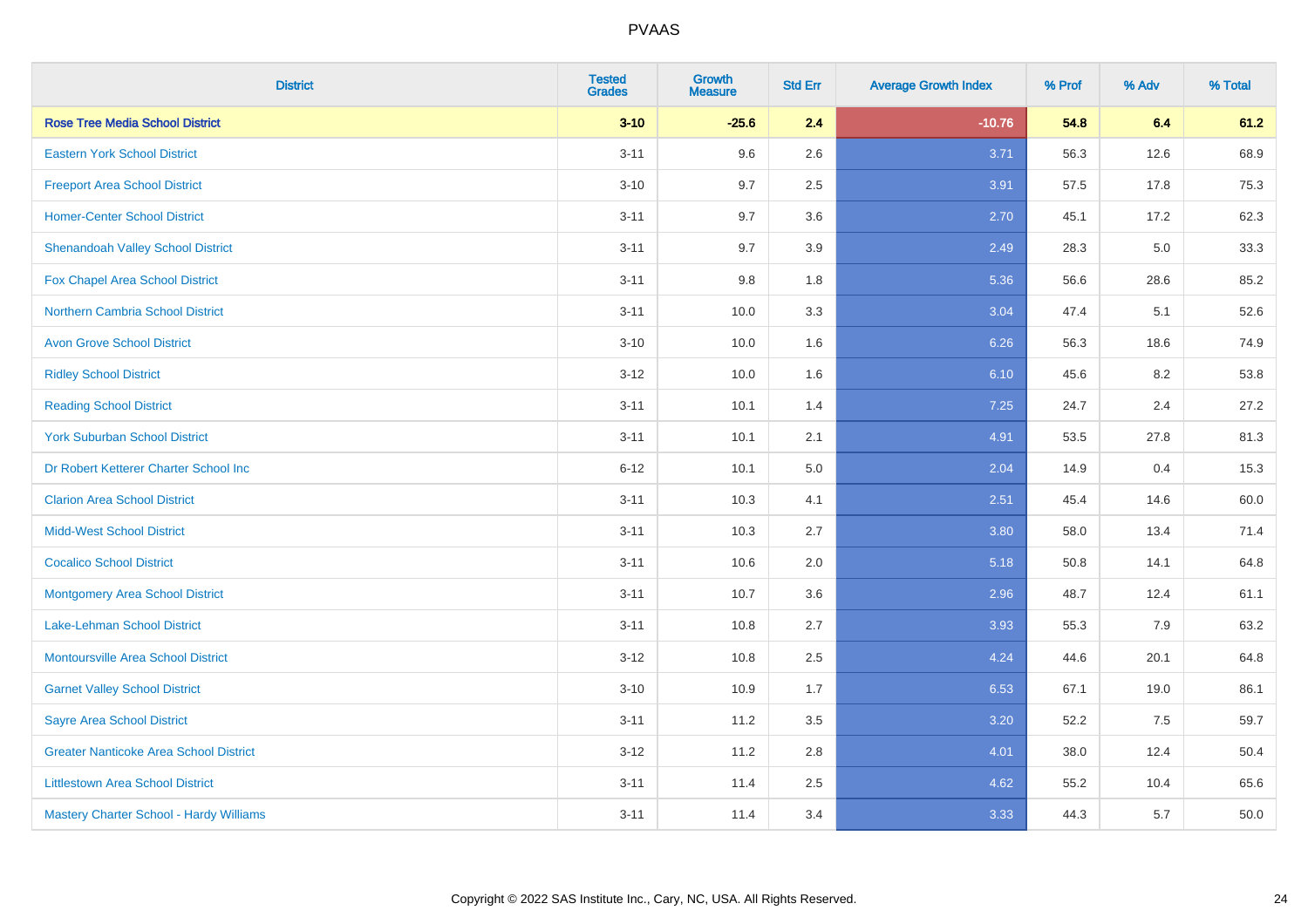| <b>District</b>                          | <b>Tested</b><br><b>Grades</b> | Growth<br><b>Measure</b> | <b>Std Err</b> | <b>Average Growth Index</b> | % Prof | % Adv   | % Total |
|------------------------------------------|--------------------------------|--------------------------|----------------|-----------------------------|--------|---------|---------|
| <b>Rose Tree Media School District</b>   | $3 - 10$                       | $-25.6$                  | 2.4            | $-10.76$                    | 54.8   | 6.4     | 61.2    |
| <b>Pine-Richland School District</b>     | $3 - 11$                       | 11.5                     | 1.8            | 6.31                        | 60.6   | 24.4    | 85.0    |
| Pennsylvania Cyber Charter School        | $3 - 11$                       | 11.6                     | 1.5            | 7.54                        | 46.3   | $5.0\,$ | 51.3    |
| <b>Pennsbury School District</b>         | $3 - 11$                       | 11.7                     | 1.5            | 7.90                        | 60.1   | 21.3    | 81.3    |
| <b>Fort Leboeuf School District</b>      | $3 - 11$                       | 11.7                     | 2.5            | 4.73                        | 48.5   | 21.1    | 69.6    |
| Pennsylvania Virtual Charter School      | $3 - 11$                       | 11.8                     | 3.5            | 3.37                        | 56.5   | 11.1    | 67.6    |
| <b>Downingtown Area School District</b>  | $3 - 11$                       | 12.1                     | 1.1            | 10.67                       | 60.0   | 23.5    | 83.6    |
| <b>Fleetwood Area School District</b>    | $3 - 10$                       | 12.2                     | 2.2            | 5.68                        | 53.5   | 11.6    | 65.2    |
| <b>Central York School District</b>      | $3 - 12$                       | 12.3                     | 1.7            | 7.20                        | 55.5   | 11.5    | 67.0    |
| <b>Souderton Area School District</b>    | $3 - 11$                       | 12.4                     | 1.5            | 8.28                        | 61.7   | 15.2    | 76.9    |
| <b>School Lane Charter School</b>        | $3 - 11$                       | 12.4                     | 3.6            | 3.43                        | 59.1   | 9.8     | 68.9    |
| <b>Jenkintown School District</b>        | $3 - 11$                       | 12.5                     | 4.4            | 2.84                        | 54.6   | 29.6    | 84.1    |
| <b>Wissahickon School District</b>       | $3 - 10$                       | 12.5                     | 1.8            | 6.85                        | 58.3   | 22.4    | 80.7    |
| <b>West Perry School District</b>        | $3 - 11$                       | 12.5                     | 2.5            | 4.99                        | 56.6   | 8.4     | 65.0    |
| <b>Delaware Valley School District</b>   | $3 - 11$                       | 12.6                     | 1.8            | 6.93                        | 55.2   | 16.2    | 71.4    |
| <b>West Chester Area School District</b> | $3 - 11$                       | 12.6                     | 1.2            | 10.38                       | 66.8   | 20.2    | 87.0    |
| <b>Derry Township School District</b>    | $3 - 10$                       | 12.8                     | 2.0            | 6.39                        | 54.8   | 25.8    | 80.6    |
| <b>Iroquois School District</b>          | $3 - 11$                       | 13.1                     | 3.0            | 4.35                        | 48.2   | 7.8     | 56.0    |
| <b>Derry Area School District</b>        | $3 - 11$                       | 13.2                     | 2.8            | 4.69                        | 60.0   | 12.5    | 72.5    |
| People For People Charter School         | $3 - 12$                       | 13.3                     | 5.5            | 2.43                        | 13.5   | 0.0     | 13.5    |
| <b>Penn-Trafford School District</b>     | $3 - 11$                       | 13.4                     | 1.7            | 7.87                        | 62.3   | 21.9    | 84.2    |
| <b>Abington Heights School District</b>  | $3 - 11$                       | 13.5                     | 2.2            | 6.27                        | 58.3   | 16.2    | 74.5    |
| <b>Jamestown Area School District</b>    | $3 - 11$                       | 13.5                     | 4.2            | 3.19                        | 64.4   | 13.3    | 77.8    |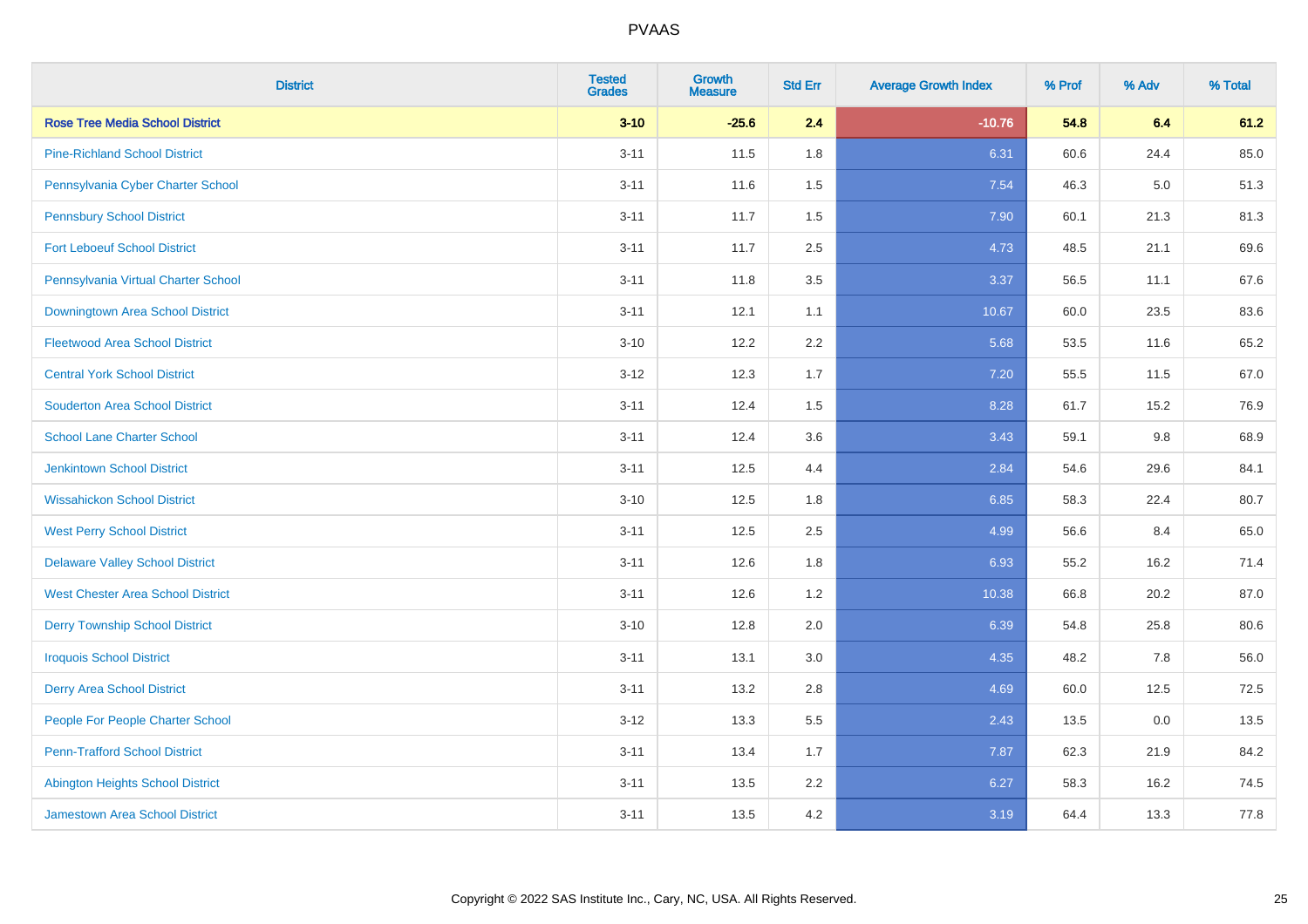| <b>District</b>                                  | <b>Tested</b><br><b>Grades</b> | <b>Growth</b><br><b>Measure</b> | <b>Std Err</b> | <b>Average Growth Index</b> | % Prof | % Adv   | % Total |
|--------------------------------------------------|--------------------------------|---------------------------------|----------------|-----------------------------|--------|---------|---------|
| <b>Rose Tree Media School District</b>           | $3 - 10$                       | $-25.6$                         | 2.4            | $-10.76$                    | 54.8   | 6.4     | 61.2    |
| <b>Dallastown Area School District</b>           | $3 - 11$                       | 13.5                            | 1.5            | 8.84                        | 56.0   | 17.9    | 73.8    |
| <b>City CHS</b>                                  | $10 - 11$                      | 13.6                            | 2.7            | 5.12                        | 45.8   | 3.0     | 48.8    |
| <b>Springfield School District</b>               | $3 - 11$                       | 13.8                            | 1.7            | 7.99                        | 60.9   | 21.5    | 82.4    |
| Penns Valley Area School District                | $3 - 12$                       | 14.0                            | 2.9            | 4.80                        | 41.9   | 23.1    | 65.0    |
| <b>Colonial School District</b>                  | $3 - 11$                       | 14.0                            | 1.7            | 8.21                        | 60.2   | 19.6    | 79.8    |
| <b>Lincoln Leadership Academy Charter School</b> | $3 - 12$                       | 14.2                            | 6.4            | 2.22                        | 23.5   | $0.0\,$ | 23.5    |
| <b>Southern York County School District</b>      | $3 - 11$                       | 14.2                            | 2.1            | 6.91                        | 55.1   | 18.1    | 73.1    |
| <b>Saucon Valley School District</b>             | $3 - 11$                       | 14.7                            | 2.5            | 5.98                        | 48.7   | 20.2    | 69.0    |
| <b>Great Valley School District</b>              | $3 - 11$                       | 15.0                            | 1.9            | 7.98                        | 50.0   | 35.0    | 85.0    |
| <b>Upper Merion Area School District</b>         | $3 - 11$                       | 15.3                            | 2.0            | 7.62                        | 59.3   | 19.3    | 78.6    |
| <b>Upper Dublin School District</b>              | $3 - 12$                       | 15.4                            | 1.8            | 8.53                        | 60.8   | 24.8    | 85.6    |
| Northern York County School District             | $3 - 11$                       | 15.6                            | 2.0            | 7.98                        | 57.4   | 11.5    | 68.8    |
| <b>Greenwood School District</b>                 | $3 - 11$                       | 15.9                            | 3.9            | 4.11                        | 50.0   | 25.0    | 75.0    |
| <b>Belmont Charter School</b>                    | $3 - 10$                       | 16.0                            | 6.5            | 2.45                        | 64.3   | 0.0     | 64.3    |
| Northern Bedford County School District          | $3 - 11$                       | 16.5                            | 3.6            | 4.58                        | 51.7   | 20.0    | 71.7    |
| <b>Deer Lakes School District</b>                | $3 - 11$                       | 17.0                            | 2.7            | 6.32                        | 61.5   | 16.4    | 77.9    |
| <b>Unionville-Chadds Ford School District</b>    | $3 - 11$                       | 17.1                            | 3.1            | 5.51                        | 68.1   | 13.2    | 81.3    |
| <b>North Allegheny School District</b>           | $3 - 11$                       | 17.4                            | 1.3            | 13.52                       | 59.5   | 28.1    | 87.6    |
| <b>Norwin School District</b>                    | $3 - 11$                       | 18.0                            | 1.7            | 10.37                       | 58.5   | 27.0    | 85.4    |
| <b>Valley View School District</b>               | $3 - 11$                       | 18.1                            | 2.4            | 7.42                        | 53.7   | 14.7    | 68.4    |
| <b>Cumberland Valley School District</b>         | $3 - 12$                       | 18.5                            | 1.3            | 14.64                       | 60.7   | 23.4    | 84.1    |
| <b>Upper Saint Clair School District</b>         | $3 - 11$                       | 18.5                            | 1.7            | 10.65                       | 61.8   | 30.1    | 91.9    |